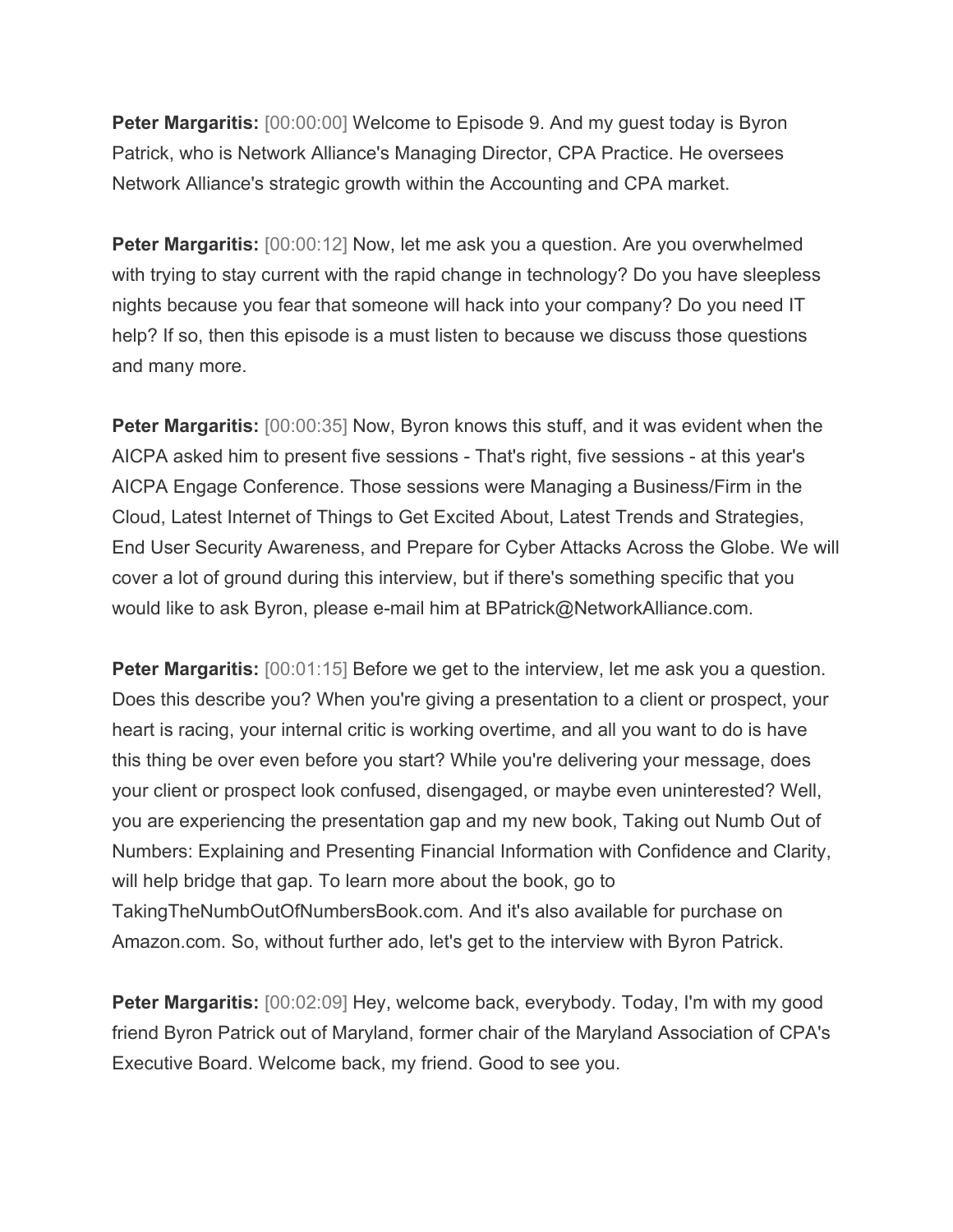**Byron Patrick:** [00:02:22] Thanks so much, Peter. Good to see you. And really excited to be on again.

**Peter Margaritis:** [00:02:26] Yeah. I'm looking forward to this conversation because a while back, about mid-June, I had seen you had posted or read somewhere that you were speaking at AICPA ENGAGE Conference, and you did five sessions at ENGAGE, which, one, your topic must have been very hot and very pertinent to the membership and anything around IT these days. We know that it is. But to do five sessions is utterly a superhero type of performance.

**Byron Patrick:** [00:02:58] Well, thanks. It was, you know. It was a bit of a sprint that should have been a marathon, but it was great that the topics, like you said, were IT. So, incredibly popular. And just that, you know, I was excited for the opportunity that, you know, they wanted to hear from me that much. In the span of three days.

**Peter Margaritis:** [00:03:20] Well, that says a lot about you, and your business, and how well you do it. So, what was the overarching problem you were trying to solve for the members or teach them how to solve?

**Byron Patrick:** [00:03:31] I would say, you know, obviously, security is this huge topic, major concern on everybody, front of their face every day. So, a lot about IT security. And then, just other IT topics, in general, trends that are going on. It's such a fire hose of information in today's world. You don't have time to consume it all. So, it was a great opportunity to provide relevant detail that was filtered down into things I felt people could, you know, take away and value.

**Peter Margaritis:** [00:04:07] Being a solo entrepreneur, I think that's one of my biggest challenges is just the IT aspect of the business, and making sure that I'm backed up, making sure that I'm safe, my information is safe. And it is overwhelming even for just a one-armed paper hanger here.

**Byron Patrick:** [00:04:28] Absolutely. It's incredibly overwhelming. I speak to new opportunities and clients all the time that are one, two, three-person shops. And you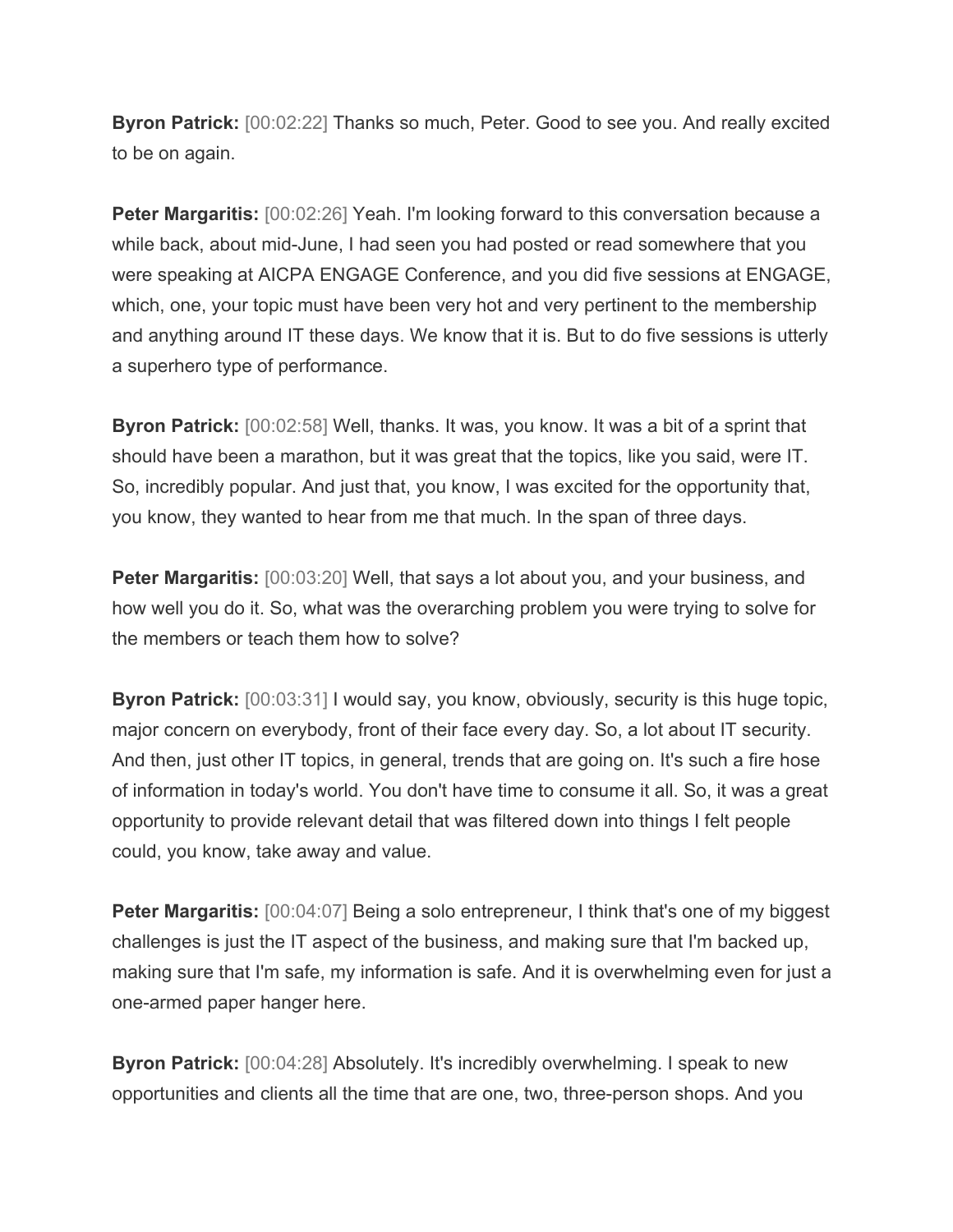have the same challenges that a 50 or 100-person shop has with respect to technology, and keeping it up to date, and making sure all the pieces are there. So, you know, being able to assist on that, so you can really focus on what you do and not worry about back-up routines is, you know, where we can bring value to the table.

**Peter Margaritis:** [00:05:03] Yeah. I got a new desktop, and I forgot to hook up Time Machine on it, and I was working on my book. And, all of a sudden, we got power surge, and I lost my update, and I put a lot of work into that day. And it was completely fried. I couldn't recover from it. I lost probably about 30 pages that day. So, I learned a lot about that. And yeah, I'm backed up.

**Byron Patrick:** [00:05:31] Yeah, yeah. Probably in triplicate at this point.

**Peter Margaritis:** [00:05:33] It's actually a duplicate, but I could go triplicate on that because it's just -- You know, I said if I lose my information on the computer, I don't know if I could ever replicate any of the stuff again.

**Byron Patrick:** [00:05:47] No. It's an incredible amount of work to try to recall and put that all together. I mean, like, just take away the professional side, the personal side, I mean, I've got all my family photos. I've got them on my workstation. I've got them backed up to Amazon Prime. I've got them backed up to Google Photos. And then, I have an extra on a hard drive. I mean, you'll never replicate, you know, memories like that.

**Peter Margaritis:** [00:06:13] Right, and I've-

**Byron Patrick:** [00:06:13] And so, we've got to do it.

**Peter Margaritis:** [00:06:13] I've got stuff out on iCloud, and I've got stuff on Dropbox. And they're probably the exact same thing, but they're just in two places now.

**Byron Patrick:** [00:06:22] Absolutely.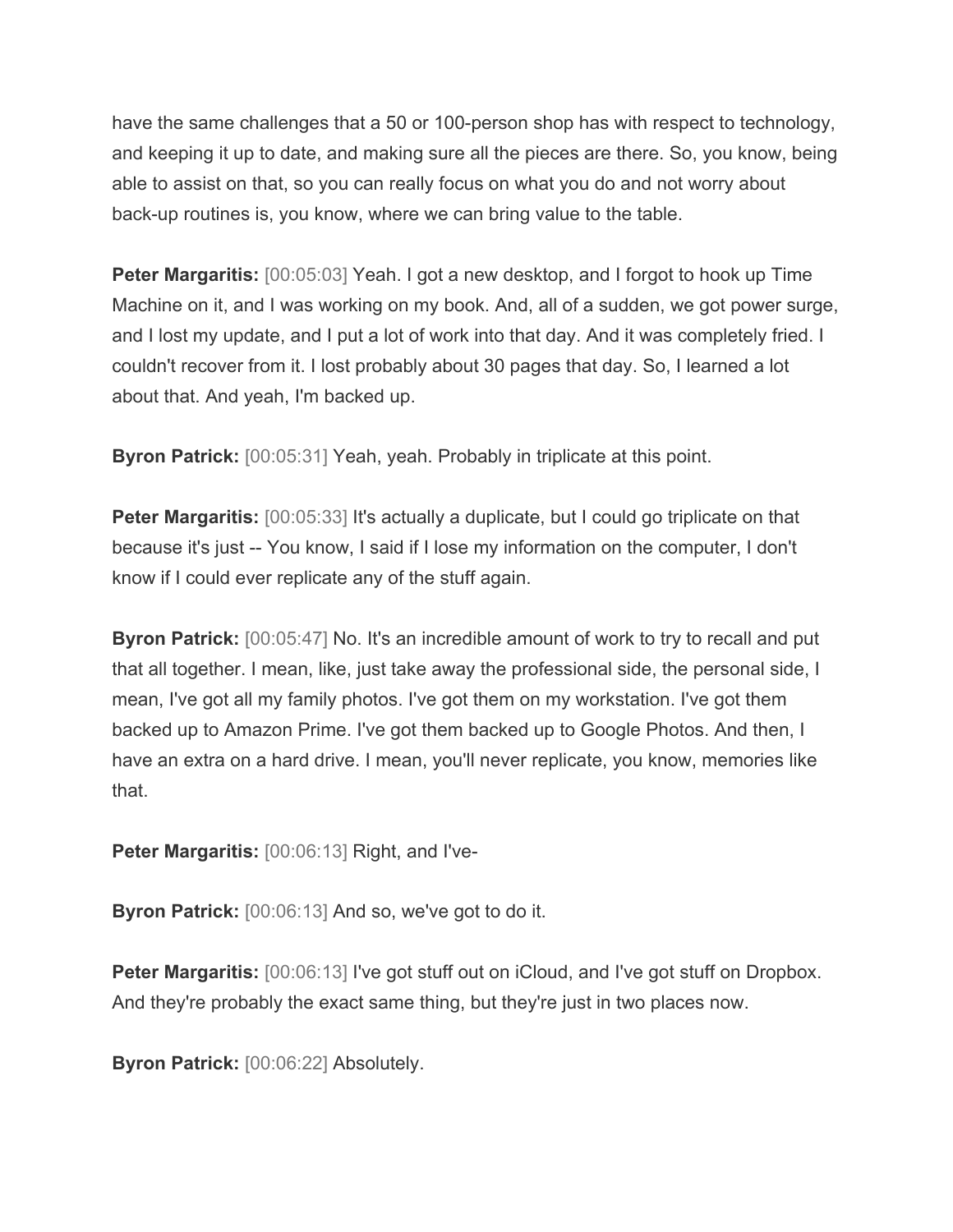**Peter Margaritis:**  $[00:06:24]$  Yeah. So, what was one of the topics? What was the topic that had the biggest crowd and that you had most of the attention? You had probably what, a couple of hundred people in the room?

**Byron Patrick:** [00:06:34] Yeah, absolutely. I would say, definitely, the End User Security session was, you know, standing room only because that was focused on the human element of security. You hear so much about firewalls, and encryption algorithms, and all that noise that kind of makes everybody's eyes glaze over. And my session was focused on what you can do to protect yourself, like not clicking the link, how to recognize threats against you. And 75% of the data breaches occur because of the human element. So, we were discussing, you know, how to try to close that gap.

**Peter Margaritis:** [00:07:18] And the crooks have gotten craftier these days because a lot of times, I'll see something, and I'll go, "I'm not really sure about this," and I'll send it to my marketing people. And they'll go, "Yeah, this is bad because, Pete, when did you start speaking on strength and fitness?" I went, "Oh, I guess I don't." But I'm able to, at least, look and get an idea. But, you know, if somebody clicks something, I've heard horror stories. I bet you got ton of horrible stories on situations like that.

**Byron Patrick:** [00:07:52] Absolutely. And to your point, I mean, the crooks now, honestly, have the skill set to be incredibly employable on the marketing side. I mean, their ability to convince us to click, to reply to an e-mail, to allow access, they understand what motivates us as human beings, and they're able to leverage that better than most marketing organizations. So, it's real.

**Peter Margaritis:** [00:08:22] So, what should the end user be looking for in an e-mail that may look or sound real but is a threat or can hold your computer and data hostage?

**Byron Patrick:** [00:08:36] Right. So, the first thing is I tell everybody, gut check, even remotely. Like if you feel like you might need to forward that email somebody else to verify it, you probably already know the answer. So, delete and move on. The gut check is number one.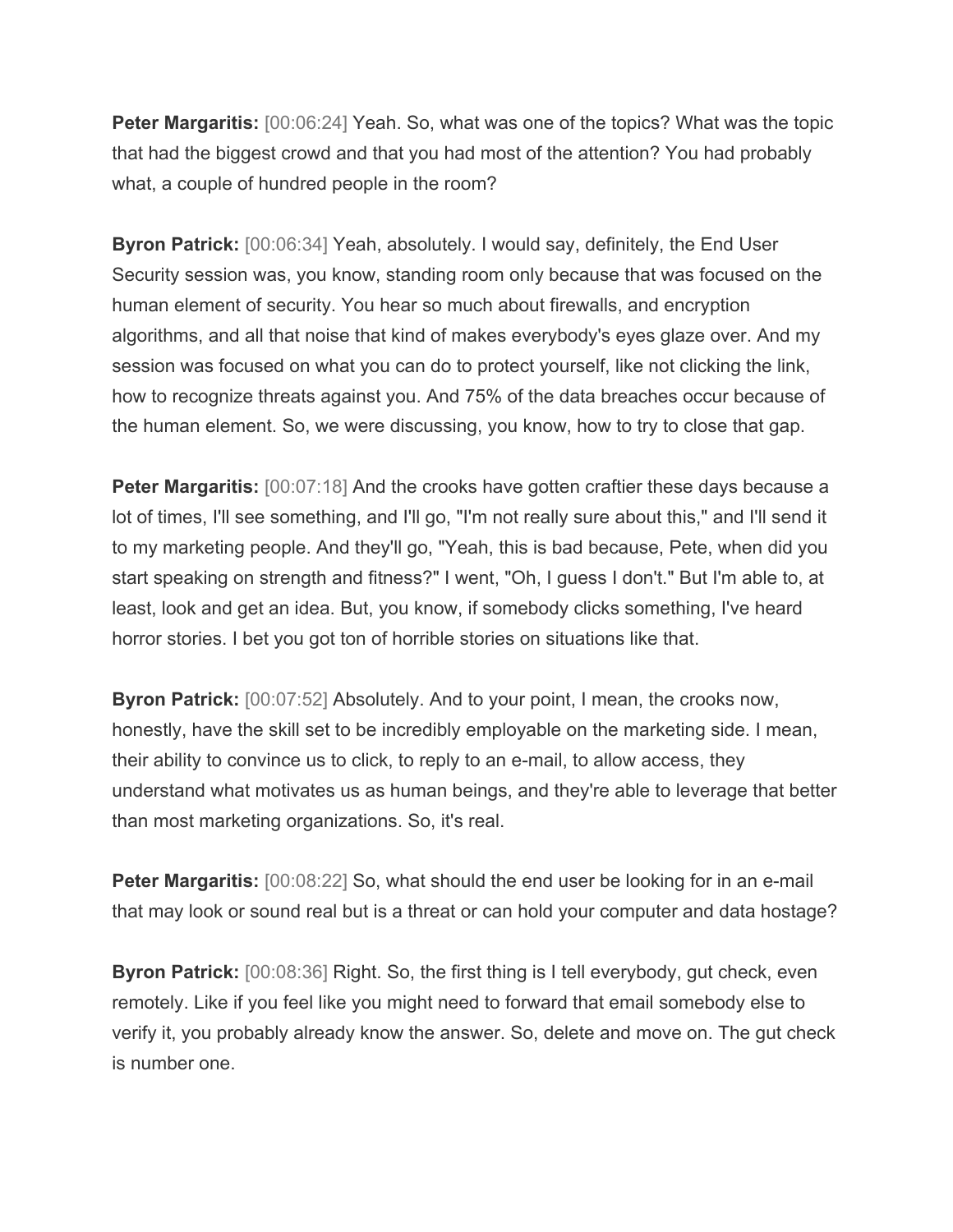**Byron Patrick:** [00:08:55] The number two is just anything that is inspiring urgency, or fear, or panic. I can tell you, we do security tests where we send phishing emails to our clients and see who clicks. And, you know, we're helping to teach them what to look for, and put the fear of God that they're going to fail the test and get in trouble with the boss, which protects them. But, you know, the biggest successful phish we did was when the Equifax Breach happened.

**Peter Margaritis:** [00:09:28] Oh yeah.

**Byron Patrick:** [00:09:28] This had fake e-mails that said, "Click here to get your credit monitoring." And everybody who had been doing really great passing those tests, they were clicking as quick as possible.

**Peter Margaritis:** [00:09:39] Right, wow.

**Byron Patrick:** [00:09:41] Yeah.

**Peter Margaritis:** [00:09:41] Wow, yeah. And, actually, correct me if I'm wrong, but I did hear that they said that Equifax came out and said if you go to this website, but that was a fraud.

**Byron Patrick:** [00:09:53] Yes. Somehow, somebody at Equifax got a hold of a link that was a fake website, and they forwarded it via social media to their customers.

**Peter Margaritis:** [00:10:07] Yeah. Guess who else filled that out and bit that hook because it's coming from them. But even my software, my computer said don't do it. I'm like, "This is weird." I should've known at that point, but I didn't listen. And yeah, luckily, everything's okay, but-

**Byron Patrick:** [00:10:27] Right, yeah.

**Peter Margaritis:** [00:10:28] So, when you send these fake phishing, what happens when they click on it? Does your picture show up and go, "You shouldn't have clicked"?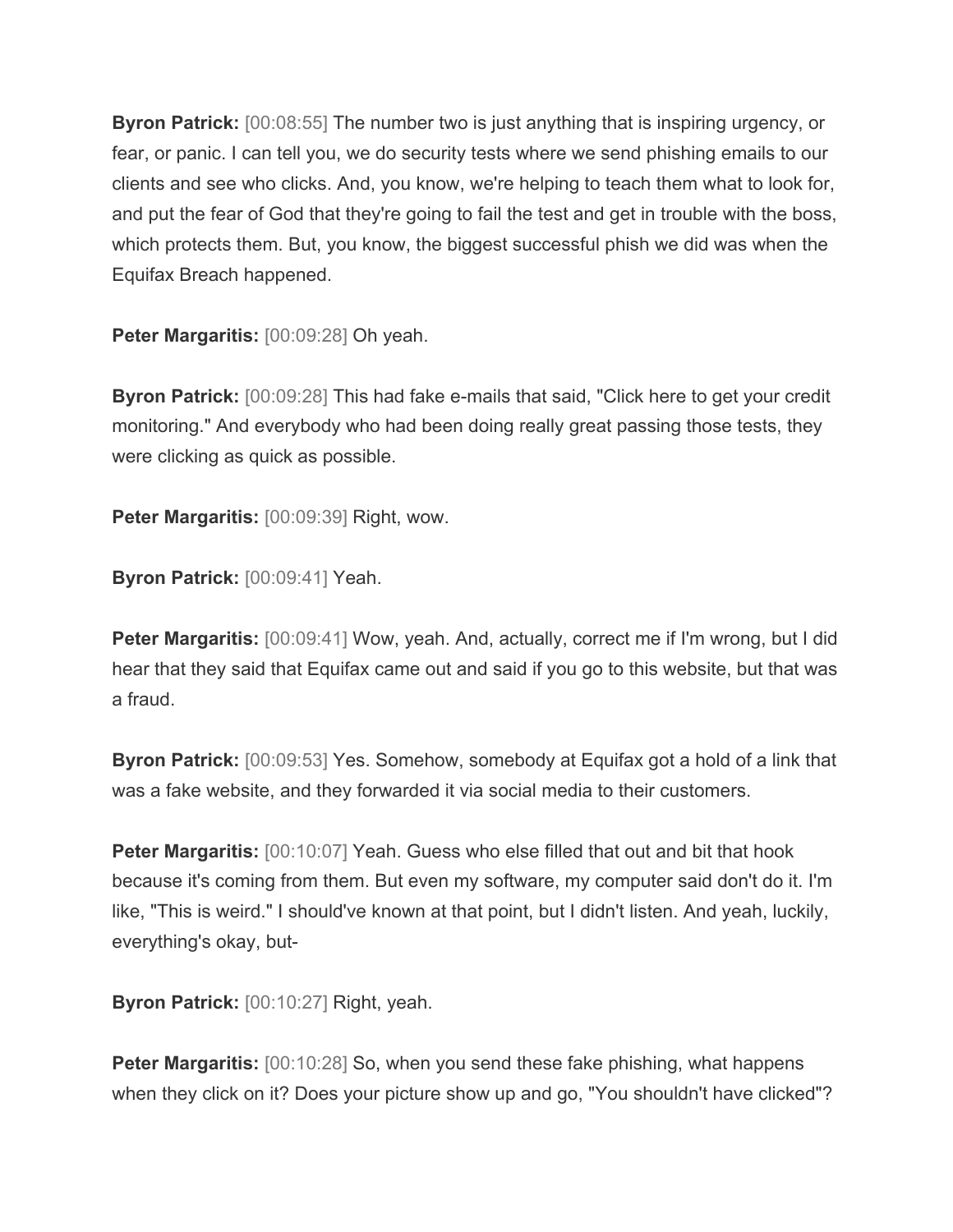**Byron Patrick:** [00:10:38] So, it's funny actually. There's a number of different landing pages we can do. A lot of times, I actually just had the page fail to load because if it, you know, has my picture and says, "You shouldn't have clicked," they quickly e-mail all of their buddies and say, "Oh, don't click the e-mail that just came out." So, usually, it just goes to 404 bad website, and, you know, people just move on. But we can put a rickroll video up there. We can do, you know, "Hey, buddy. You clicked the link you shouldn't have." The other benefit is it enrolls them in a short 5 to 10-minute training that they, then, have to complete because they failed the test.

**Peter Margaritis:** [00:11:25] That's cool. What other topics did you discuss at this user piece?

**Byron Patrick:** [00:11:30] So, we also talked about the Internet of Things. And just, you know, basically, we're putting IP addresses on toasters, and staplers, and, you know, everything else, and everybody wants to bring them into the office. And, you know, the latest trends going on there and what you should be looking for, especially as you want to introduce the stuff into your office.

**Peter Margaritis:** [00:11:51] So, what should I be looking for?

**Byron Patrick:** [00:11:54] Well, one of the big challenges, again, it's going to be security, is all of these vendors are putting IP addresses on all types of analog devices, things that were never smart, never intelligent, and they're not doing it with a lot of forethought with respect to security. So, if you are going to introduce something in your home or in your office specifically, you want to make sure that you're working with the veteran who has put some time and energy into putting security into that device. So, you know, you can't turn a smart speaker into a remote microphone and listen in to all the board of director moments. You know, it could be a challenge.

**Peter Margaritis:** [00:12:39] Wow, I didn't think about that. You could turn a smart speaker into a listening device.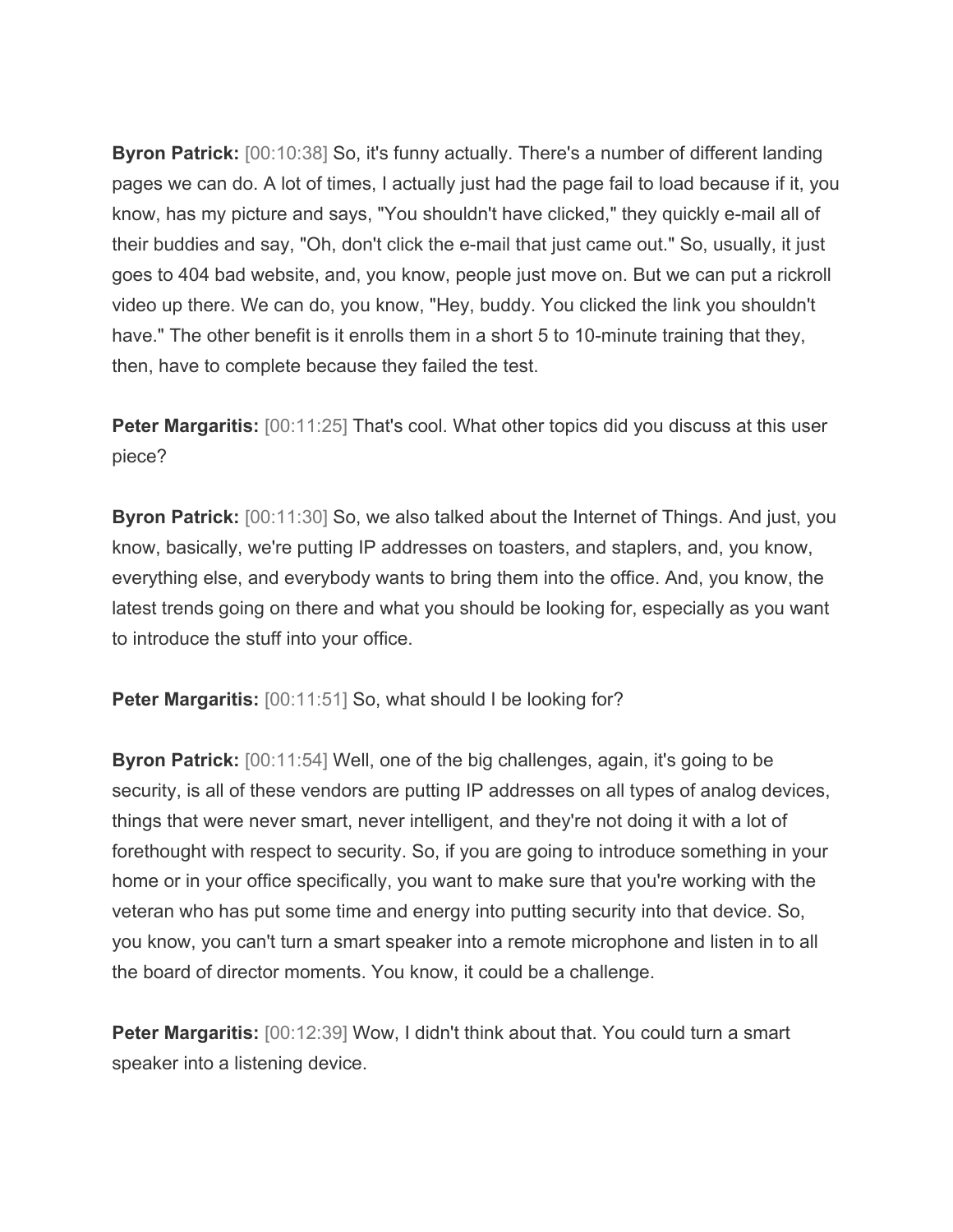**Byron Patrick:** [00:12:46] There you go.

**Peter Margaritis:** [00:12:46] And you know how to do that.

**Byron Patrick:** [00:12:49] I plea the Fifth.

**Peter Margaritis:** [00:12:51] Yeah. I'm thinking, do you ever send me any listening devices or?

**Byron Patrick: [00:12:55] [laughs]** 

**Peter Margaritis:** [00:12:56] Yeah. Oops, there we go. So, with that end user, we have these tools called Alexa and Google Home. And, you know, she's having trouble connecting to the internet. Did you hear her?

**Byron Patrick:** [00:13:12] Yeah, I heard that.

**Peter Margaritis:** [00:13:14] Yeah. So, how do this play into that security aspect?

**Byron Patrick:** [00:13:18] Well, they are at the very top of the list because these devices, they don't only listen when you send them commands. They're listening to every single thing that you are saying. So, privacy concerns are, you know, rampant with respect to these types of devices, especially in the workplace.

**Byron Patrick:** [00:13:39] So, there are a lot of conversations where the recommendation is don't bring these into the workplace yet because it hasn't been flushed out of what information is being captured, if that information is being cataloged anywhere, could somebody potentially get unauthorized access to that information. You know, there's all these great opportunities to use these devices potentially in the workplace, but it could come at a cost. You have to weigh that out and, you know, evaluate the risk versus reward.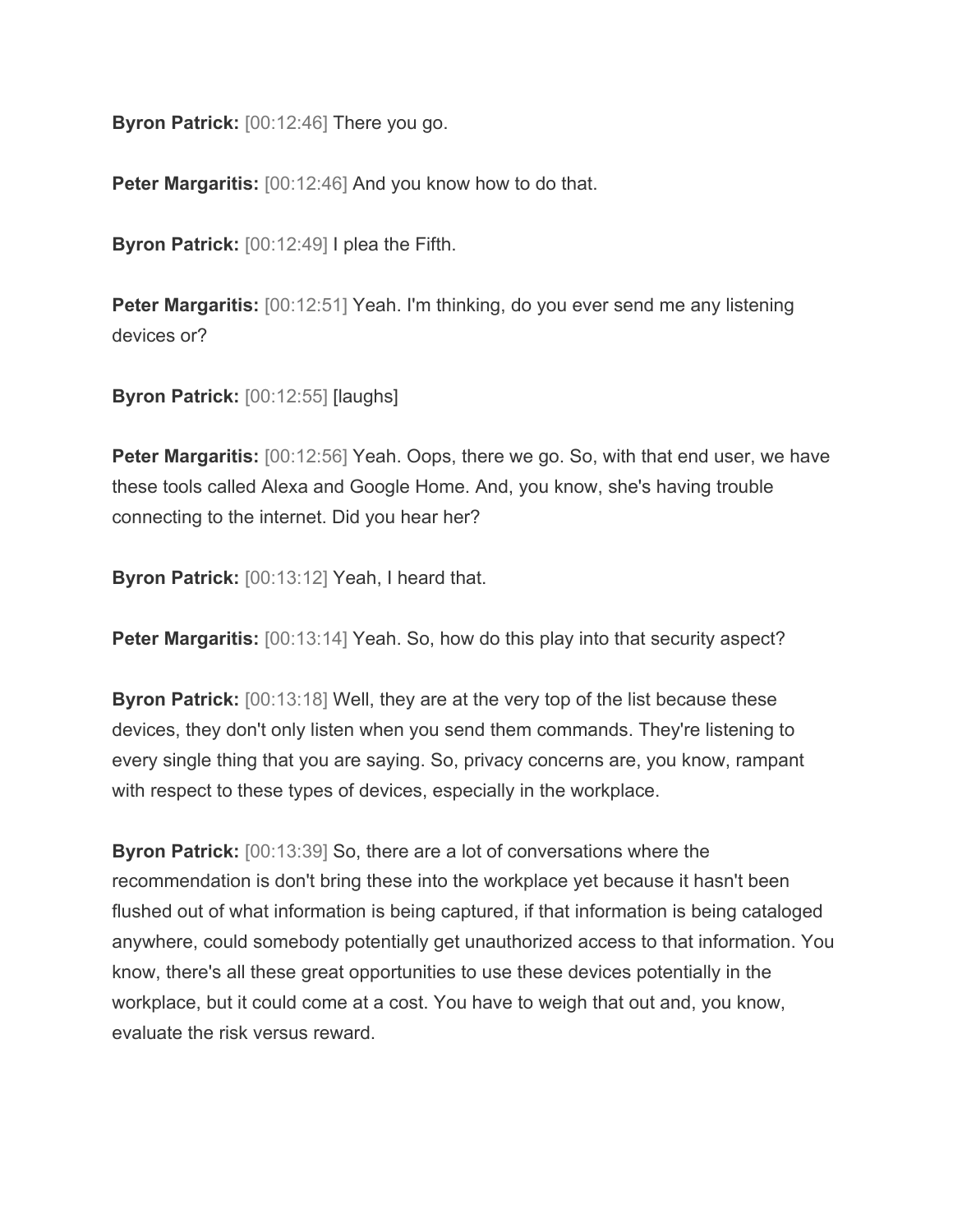**Peter Margaritis:** [00:14:13] Yeah. An attendee shared a story with me about how she caught a crook, a robber, at their office. And she said that she had petty cash, and there's an amount of petty cash because of some fundraising, and came in the next day, and realized some was missing, and knew that she couldn't pull the whistle because she didn't have any evidence. She thought she knew who it was. So, she went out and bought a nest camera.

**Byron Patrick:** [00:14:42] Okay, yeah.

**Peter Margaritis:** [00:14:42] Put it on her bookshelf, and then get the alert on her phone that somebody was -- and she looked, and there was the person that she thought. So, she had him dead to rights. But I'm sort of thinking through that. So, basically, somebody could hack into that to watch her and watch the office if, yeah, you're not in.

**Byron Patrick:** [00:15:07] Yeah, absolutely. There's been stories of crooks gaining unauthorized access to things such as baby monitors, watching the home, and learning the behaviors and activities, and they can figure out when the home is empty and go right in. So, you know, obviously, that goes beyond the home.

**Peter Margaritis:** [00:15:29] Is there a way to encrypt it or put some security around these devices, so they can't -- Well, no. I guess, they're going in through your WiFi system.

**Byron Patrick:** [00:15:39] Yeah. And it depends. A lot of these devices, they hook up to your WiFi, but, sometimes, if the crook can just hack into your WiFi, they can then get access to all of the devices that are hanging off your WiFi network. So, that's where you need to make sure that devices you're putting on the WiFi network are segregated, isolated, and they require additional authentication. So, just by virtue of being on the network, I could install the app and potentially gain access to it. You want to make sure it requires additional authentication, passwords, or something.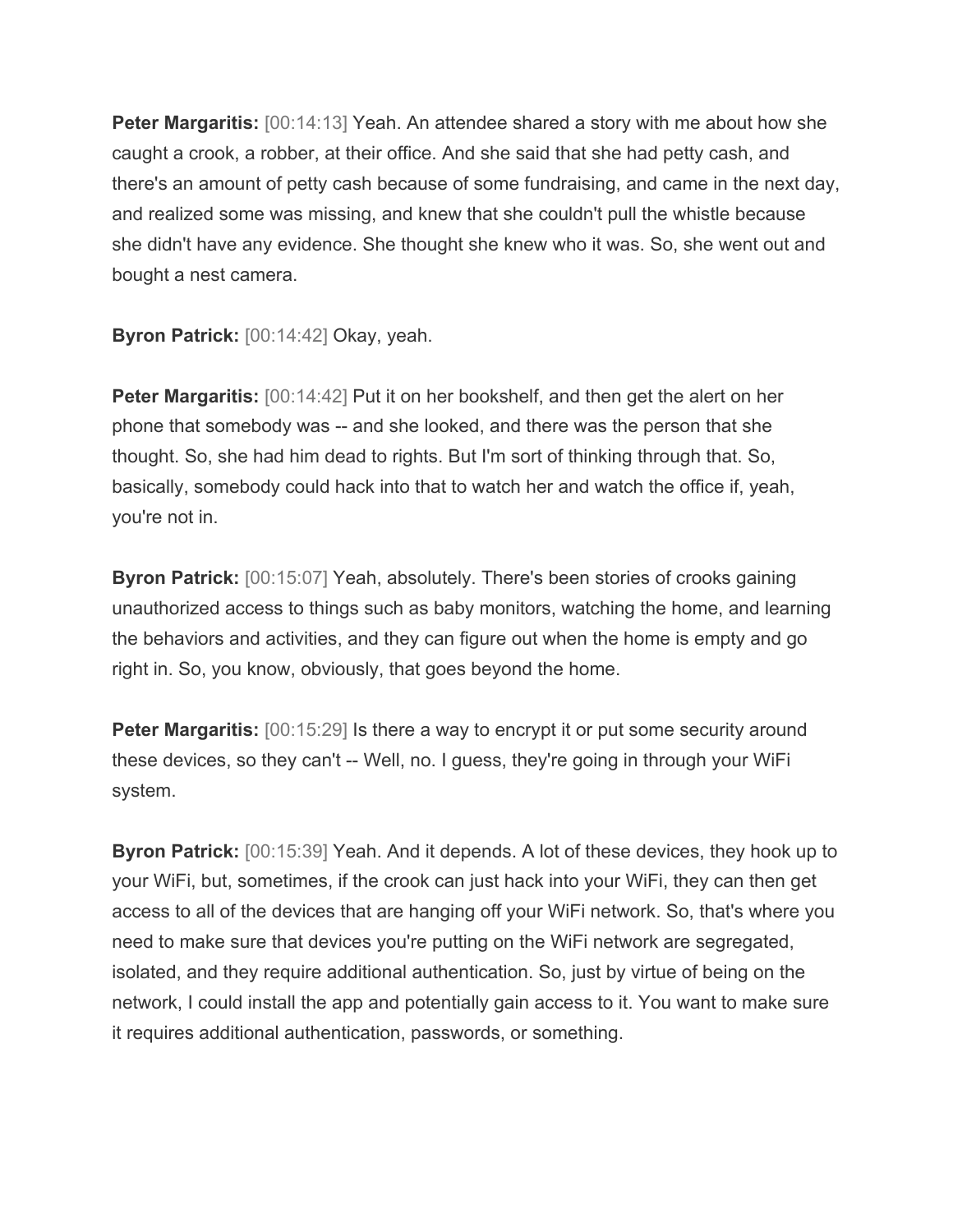**Peter Margaritis:** [00:16:19] Okay. So, my system here, I've got a password required to get into, have access to it. You're saying there's probably a two-step verification process that I could install or it's there and activate. So, if anybody get on the net, then they would-

**Byron Patrick:** [00:16:38] Yeah, absolutely. And you brought up another good point is that that multi-factor authentication or two-step authentication, a lot of devices, a lot of apps have that, and nobody configures it because, you know, God forbid, that extra 20 seconds to my day to log in is just way too inconvenient. And, you know, it's-

**Peter Margaritis:**  $[00:17:01]$  I just thought of my son.

**Byron Patrick:** [00:17:04] Right, right. You know, if it's there, man, you got to set that up.

**Peter Margaritis:** [00:17:11] Yeah. Well, I think I know what I'm going to do after this call is over is to set that up. As we move forward, we're talking about artificial intelligence. And did you talk about AI in your sessions?

**Byron Patrick:** [00:17:25] It definitely came up as a topic. It wasn't the focus, but yeah. You can't avoid it today.

**Peter Margaritis:** [00:17:31] Because I finally figured out, all of a sudden, all of these websites had this, "Let's chat," and the person, yeah. And it's a chat bot, right?

**Byron Patrick:** [00:17:40] That's right. Nine times out of ten, you're talking to a robot.

**Peter Margaritis:** [00:17:45] Robot. And someone told me that they didn't -- I don't know if this is college or whatever, but, basically, the people thought they were actually talking to a person for over a long period of time when, in fact, they were not. They were talking to artificial intelligence.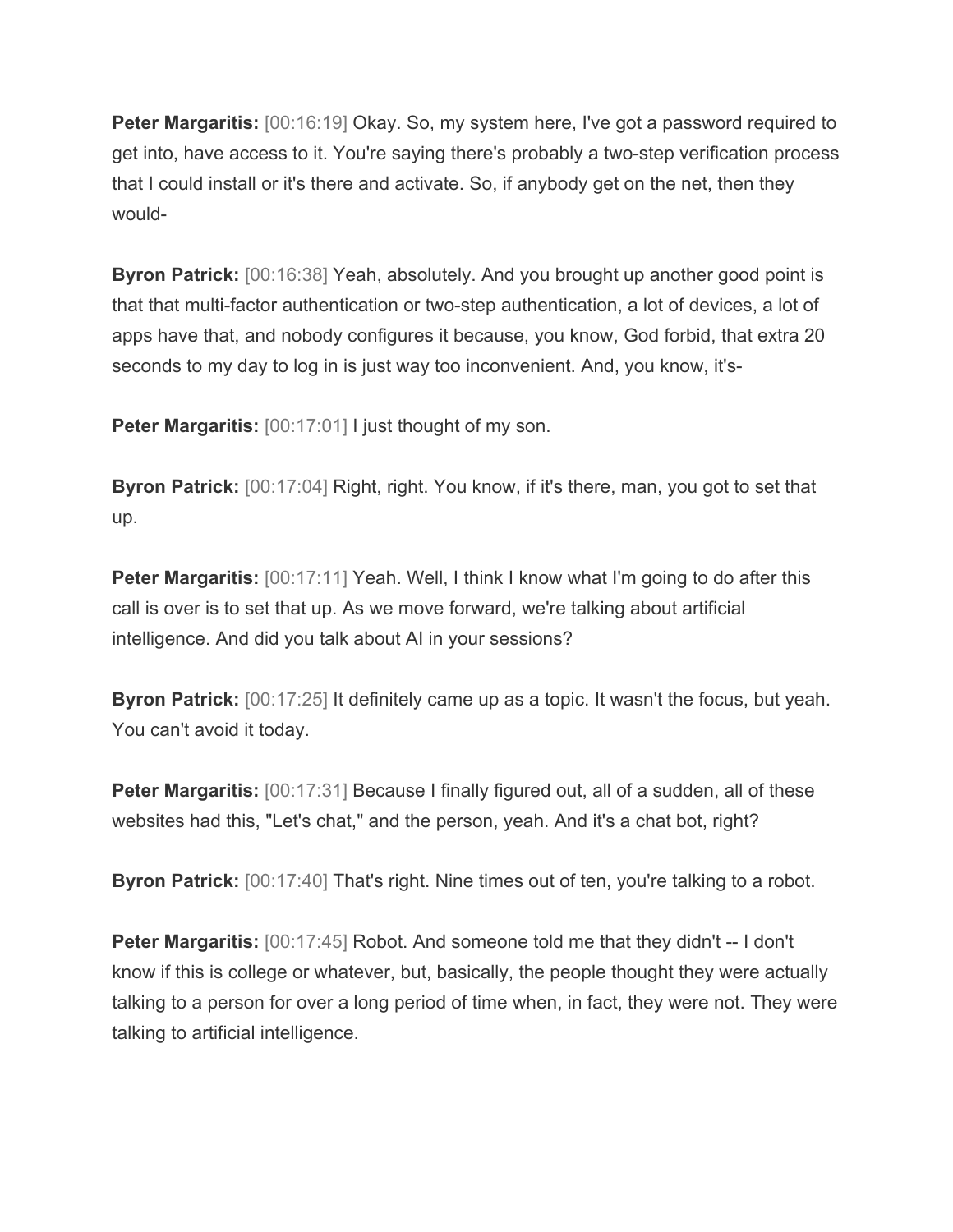**Byron Patrick:** [00:18:00] Well, and I'll take one step further. After you finish listening to this podcast, go out and google the latest Google assistant that can make phone calls on your behalf, and make reservations at restaurants or for a hair appointment. And it's an actual voice. And the person on the other side has no idea it's a computer calling them.

**Peter Margaritis:** [00:18:26] Shut the front door.

**Byron Patrick:** [00:18:28] It is amazing.

**Peter Margaritis:** [00:18:30] Really. So, I've got Google Home, and I've got Alexa, and I can put stuff on my calendar. So, there's a step even higher than that?

**Byron Patrick:** [00:18:40] Right. So, where that's going is you'll be able to say, "Hey, Alexa, give me, you know, a restaurant, a nice Chinese restaurant in the neighborhood." "Okay." "Can you make reservations for a Friday night for five?" And then, next step-

**Peter Margaritis:** [00:18:56] Wow.

**Byron Patrick:** [00:18:56] ... is calling the restaurant and making that reservation.

**Peter Margaritis:** [00:19:00] So, the app calls the restaurant and makes the reservation?

**Byron Patrick:** [00:19:03] That's right.

**Peter Margaritis:** [00:19:04] "I'm going to make a reservation for," yeah. Can you keep it? I'll let Bill Clinton's voice to be on mine. I'm making reservations for Pete Margaritis' family.

**Byron Patrick:** [00:19:16] That would be phenomenal.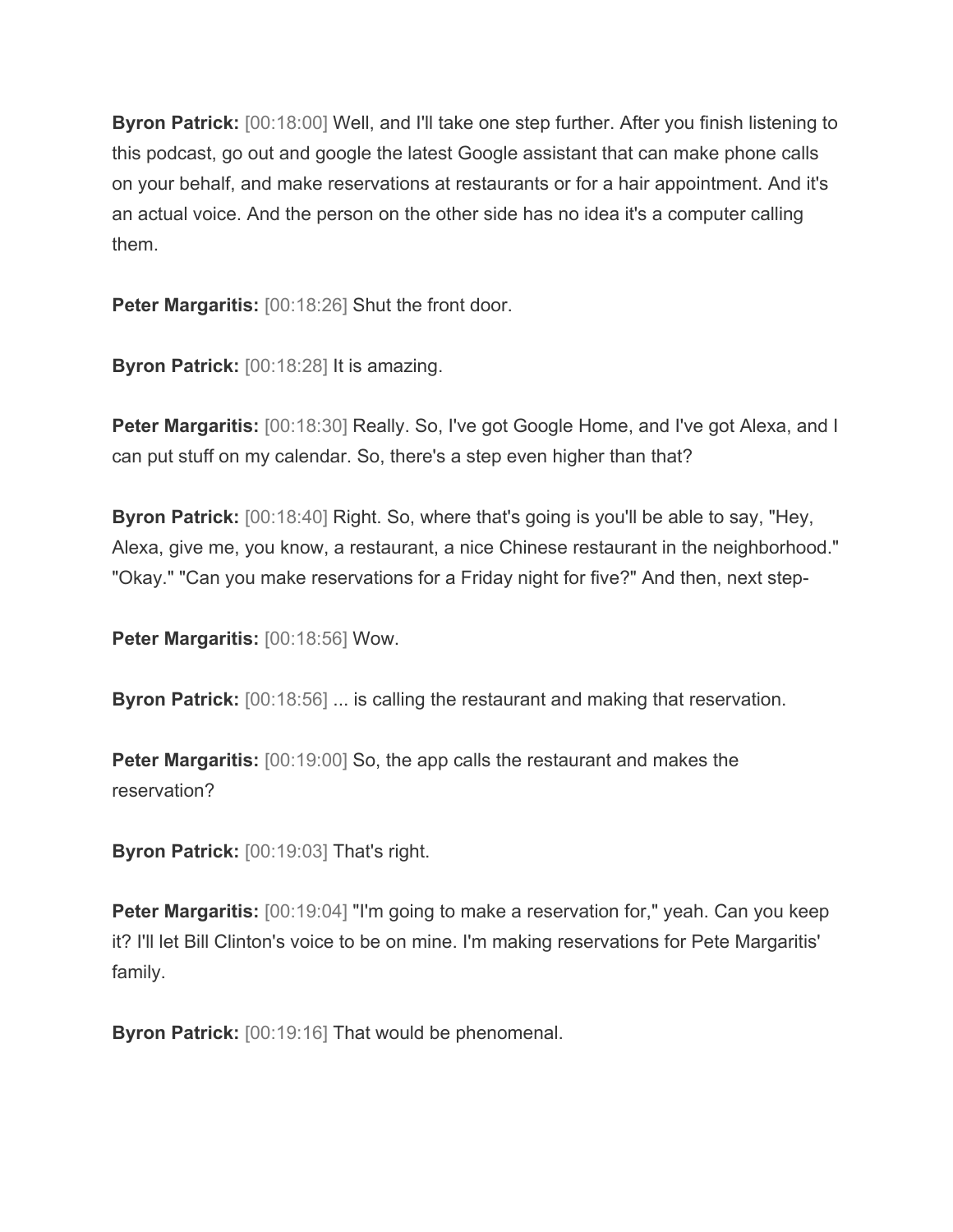**Peter Margaritis:** [00:19:18] So, how do you bring that -- How does that work in the workplace with that type of technology?

**Byron Patrick:** [00:19:26] Well, think about the administrative assistant's role, and the things that they do to coordinate meetings, to coordinate various travel, things like that. If you can have a bot sitting on your PC, on your desk, or whatever that you can just ask, "Hey, I've got a trip coming up to Las Vegas in June. Coordinate hotel, airfare, and such," and it will just go do it based on your preferences, and even if asked to make phone calls, it will do it.

**Peter Margaritis:** [00:19:59] And they'll actually make that reservation, airline reservation and hotel reservation for you, but you, obviously, got to be specific with the parameters.

**Byron Patrick:** [00:20:09] Absolutely, absolutely.

**Peter Margaritis:** [00:20:12] Can it work on Excel and create databases?

**Byron Patrick:** [00:20:15] I'm sure it's coming. They've got bots that can do programming and scripting, so, you know.

**Peter Margaritis:** [00:20:23] And if I think about Grammarly, I use a lot. And that's technically a bot itself because it's grading your homework, grading what you're writing, and providing suggestions and corrections.

**Byron Patrick:** [00:20:36] Absolutely. And, in fact, the latest version of Gmail will recommend replies. So, you hit reply, and it will actually pre-fill a suggested reply to that email.

**Peter Margaritis:** [00:20:50] Interesting. I know a lot of businesses are using G Suite. And I'm just learning about G Suite, and trying to figure out how that's going to help me in the business. How does G Suite help a business in managing their contacts, and their email, and all things assorted to that business?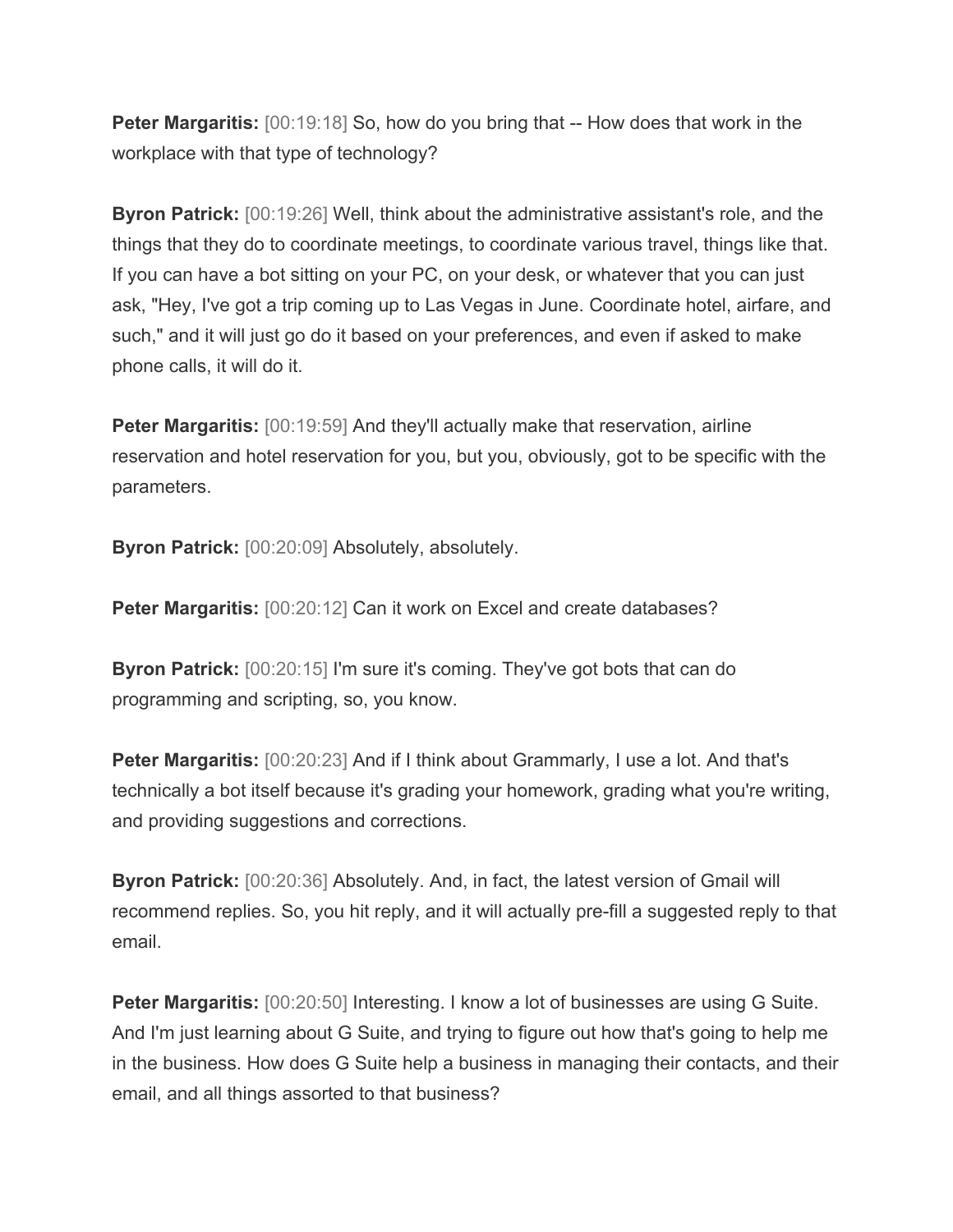**Byron Patrick:** [00:21:12] Well, you know, G Suite is just kind of an alternative to the Microsoft platform. And the beauty is that Google innovated what was a very stale platform. Microsoft Office, Outlook e-mail was all very boring and very mundane. And Google, you know, kind of has taken it to the next level, introducing machine learning, and artificial intelligence, and all types of the add-ins for, you know, like Grammarly, and Boomerang, and these types of things.

**Byron Patrick:** [00:21:45] Microsoft has, now, been forced to step up their game. So, Microsoft Office 365, now, has a lot of those features and functionality that G Suite provides. And they're working to go even beyond. They have entire Cortana Cloud, which is their artificial intelligence virtual assistant that they are now putting on top of Office 365 to give you all of those benefits, staying inside that Microsoft platform.

**Peter Margaritis:** [00:22:18] Oh my god, my head's full because I run on a Mac, but I've got Windows also on the Mac, and I run 365, and trying to -- I've just kept my 365 for Word and Excel, and that's about the extent of it. But then, I get these e-mails from Microsoft, and I'm reading them, I'm going, "This is cool. I just don't understand it.".

**Peter Margaritis:** [00:22:43] And I got frustrated one day and made a comment to my son, who's now 18, and his reply back to me was, "Dad, if you don't understand, just google it. The answer is out there." You know what, go away. You know, nobody likes a smart aleck. But he's right.

**Peter Margaritis:** [00:22:59] And I think of my generation, the Baby Boomers, that's not the first thing that pops into our head. It's, you know, "Go find it. I need some help," versus "I can get the help. I just got to google it, and ask a bot, and receive that information." And that's pretty cool.

**Byron Patrick:** [00:23:19] You know, and you nailed it. I will never forget when -- I have daughters. They were probably, you know, five and seven. And we're unpacking Christmas decorations, and one of the decorations is a snow globe, Coca-Cola snow globe that had polar bears. And, you know, one of my daughters turned to me and said,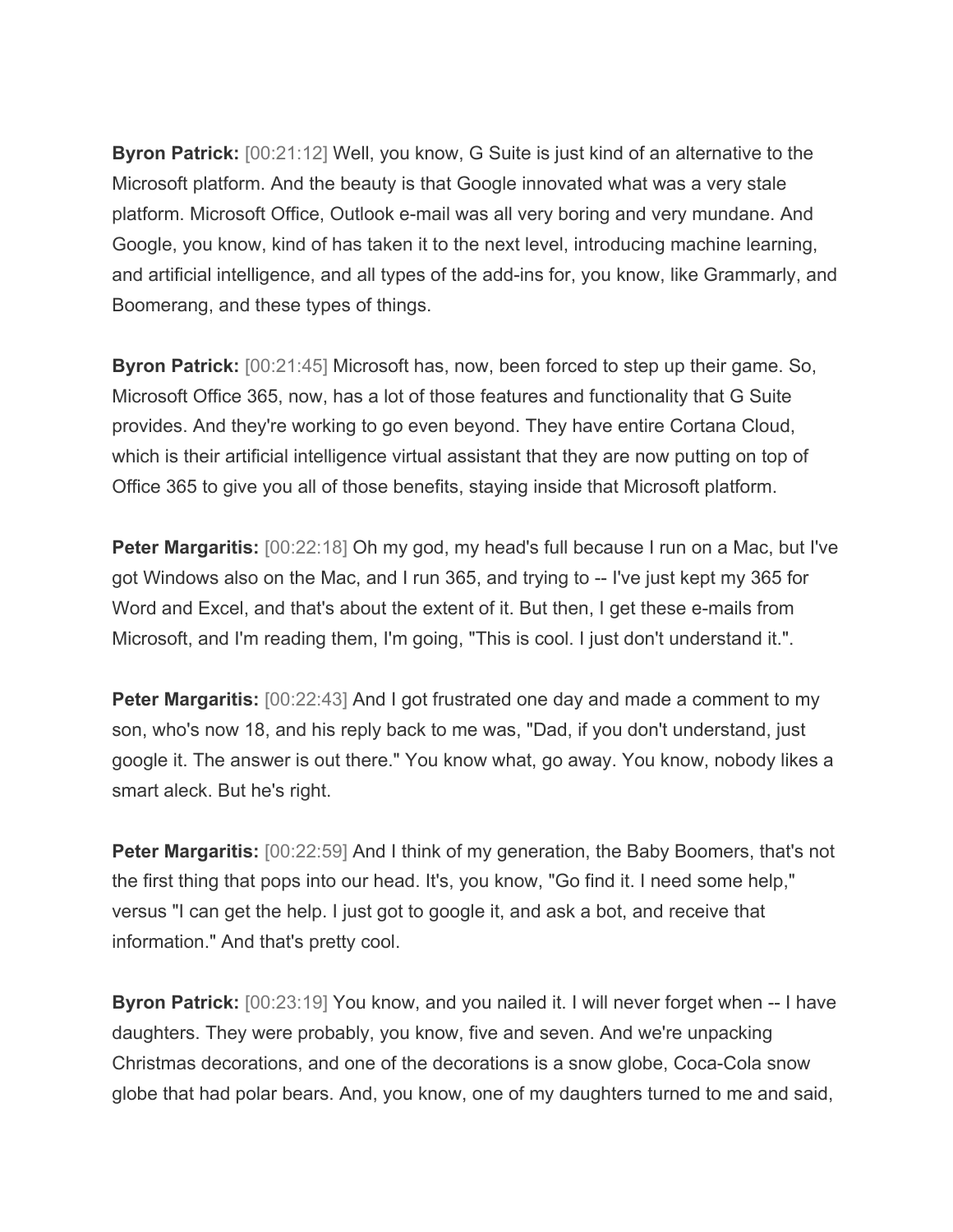"What in the world does a polar bear have to do with Coca-Cola?" and you know. So, I was like "I don't know. Let's find out." So, we get on the Google and do some research. And, you know, we find an article in the Library of Congress that, basically, talks about the entire origin of the polar bear marketing campaign from Coca Cola.

**Peter Margaritis:** [00:24:08] Yeah.

**Byron Patrick:** [00:24:09] Yeah. And so, like, I do all of this, and then I can sit back, and think about it. Actually, you know what, when I was their age, I never would have thought to ask that question because there's no way in hell I ever would have gotten the answer to it.

**Peter Margaritis:** [00:24:25] Right.

**Byron Patrick:** [00:24:26] But they know they've got the world at their fingertips. So, why not.

**Peter Margaritis:** [00:24:33] That's interesting, but yeah. I mean, that's what they've grown up with. They didn't grow up with the Encyclopedia Britannica that sits on a shelf in your house, or, you know, I can't tell you the last time I looked in an encyclopedia. My friends never looked in an encyclopedia. And it really is at our fingertips.

**Byron Patrick:** [00:24:53] Yeah.

**Peter Margaritis:** [00:24:54] So, what are the other hot topics that you're speaking about an ENGAGE?

**Byron Patrick:** [00:24:59] Well, managing your business in the cloud. It is huge. So, for many years, we've been stuck installing Quickbooks, and Microsoft Office, and all these apps to our local computers, dealing with like a Windows parallel along our Mac to try to work in there. And the future, which is happening as we speak, is the world of browser-based applications. And organizations are now adopting all of these browser-based applications. They're adding multiple logins to all their staff. They've got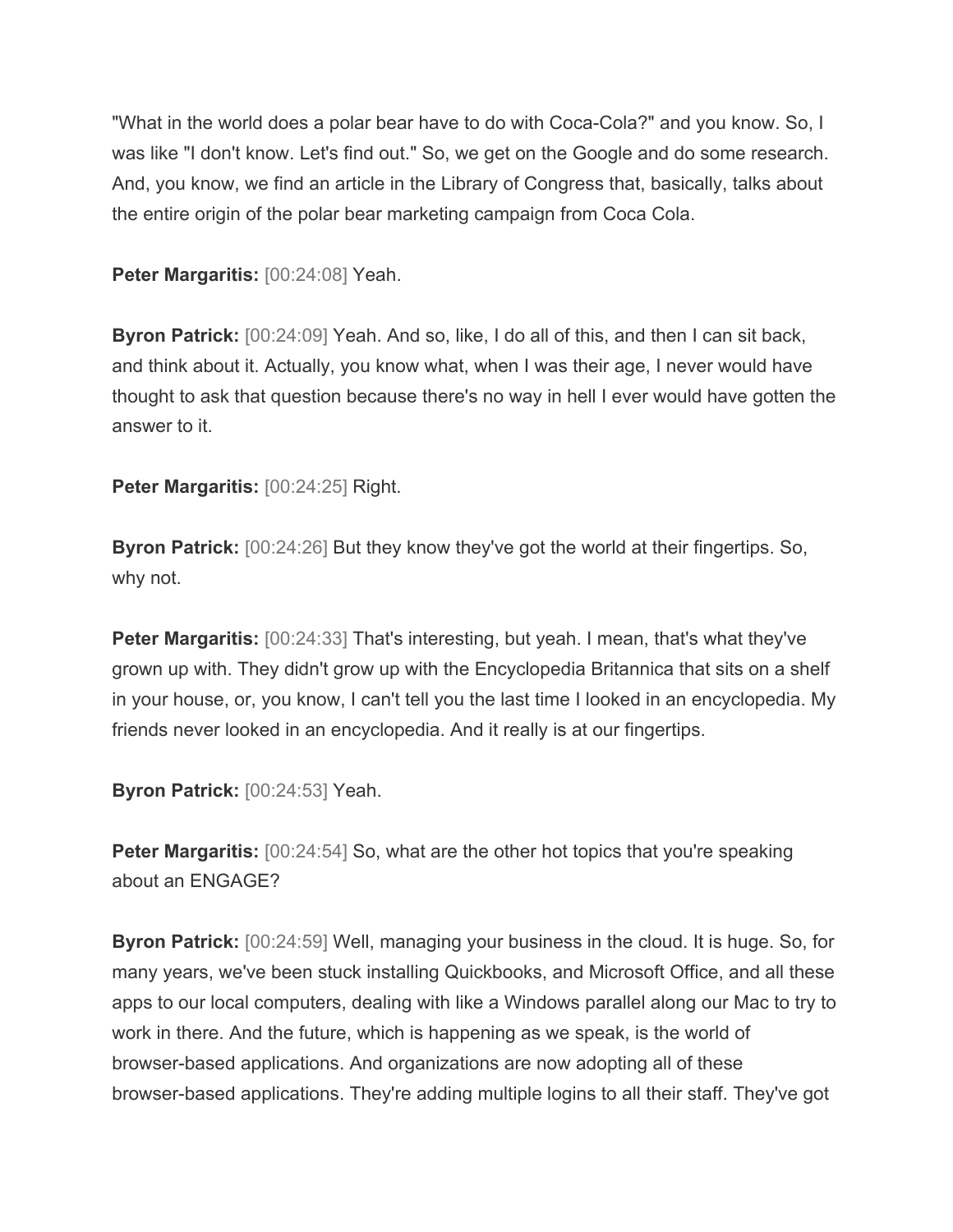data all over the place. And talking about how to gain control of that browser-based computing platform for your business, and how to do it efficiently, effectively, and securely.

**Peter Margaritis:** [00:25:52] Browser-based applications, and you're saying something about parallels, and Microsoft, Mac on a browser-based application, which-

**Byron Patrick:** [00:26:04] Well, in the world of browser-based applications, you will eventually be able to throw away parallels, throw away running Windows on your Mac because everything will just run in your browser. You will have access to -- I mean, even your office 365, you can access all of that within your browser. And I'll tell you, you have the large majority of functionality that you have today with the locally installed Microsoft.

**Peter Margaritis:** [00:26:36] Wow, because I'd never -- So, I can log into Microsoft under my password and pull it up on a browser?

**Byron Patrick:** [00:26:45] Absolutely.

**Peter Margaritis:** [00:26:46] Without having to go through parallels?

**Byron Patrick:** [00:26:48] That's right.

**Peter Margaritis:** [00:26:49] And I guess I could have done that initially without even going through parallels. It's just sign up with Microsoft. So, I don't really have to have Windows on my-

**Byron Patrick:** [00:27:01] That is right. The decision of the operating system is becoming irrelevant.

**Peter Margaritis:** [00:27:06] Wow, wow. And I can just see the benefits to that for businesses.

**Byron Patrick:** [00:27:14] Absolutely.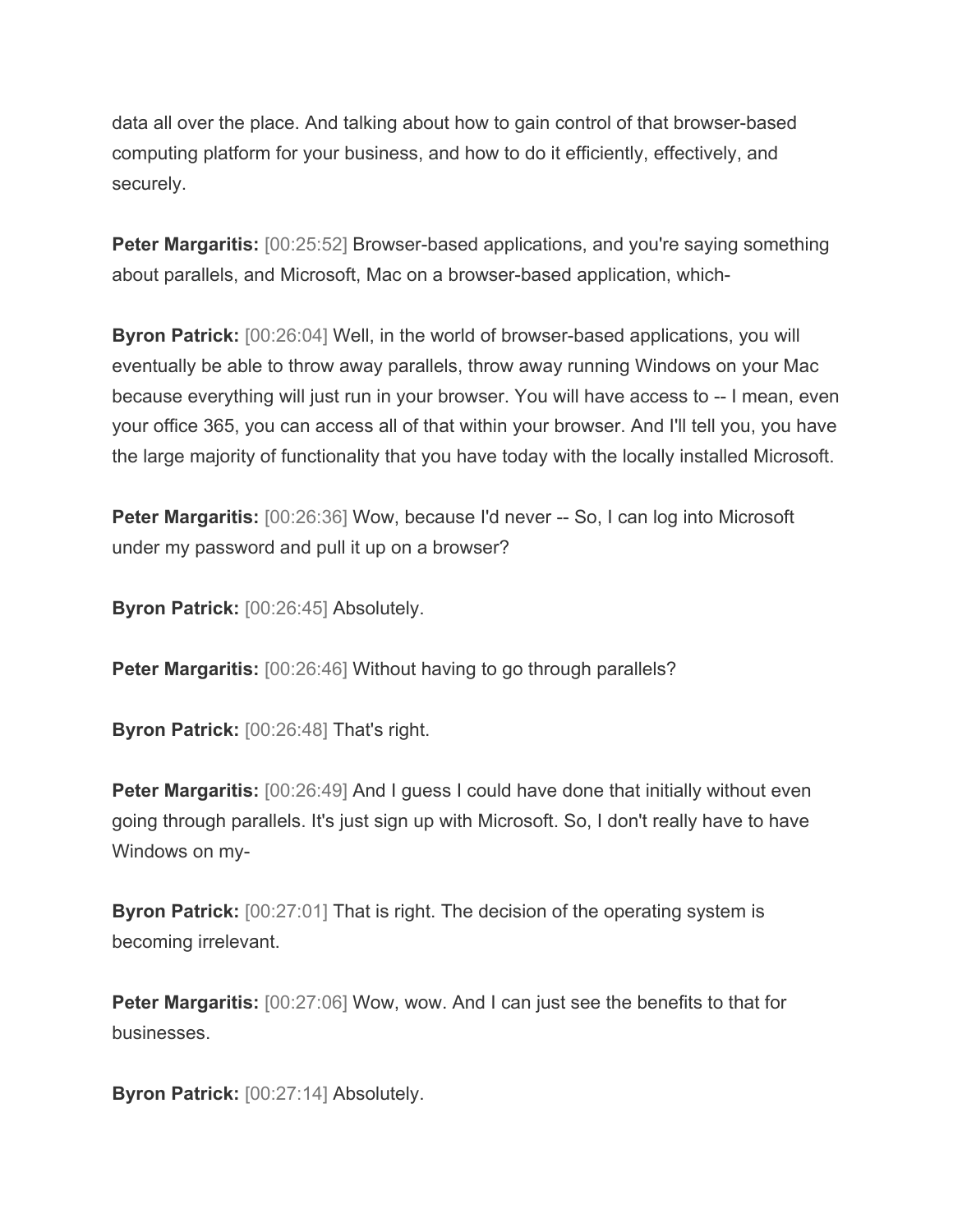**Peter Margaritis:** [00:27:15] Because they always say, you know, Microsoft is the analytical aspect of the computer, and the Mac has always been the creative side. Now, basically, instead of being predominately one side of that right or left brain, you can have both sides together. And, man, that's going to unleash a lot of opportunity.

**Byron Patrick:** [00:27:31] Absolutely. You can put your peanut butter with your jelly.

**Peter Margaritis:** [00:27:36] And put a banana with it there.

**Byron Patrick:** [00:27:40] There you go.

**Peter Margaritis:** [00:27:40] Oh man. So, we're rapidly moving, transforming our businesses. Technology is becoming a lot smarter, a lot more helpful. But I feel like that we're still working twice as hard.

**Byron Patrick:** [00:27:55] All this code for efficiency is really just squeezing more out of you.

**Peter Margaritis:** [00:28:01] I have a feeling that that's true because it just seems like we keep adding another layer, another layer, but it does make the work easier to accomplish. And I think it allows us to take on more work, and we try to multitask, but that's a whole other issue. What were some of the questions that people asking you during your sessions?

**Byron Patrick:** [00:28:20] Well, I mean, one of the big topics is password management. You know, we've been talking about it forever.

**Peter Margaritis:** [00:28:28] Oh god.

**Byron Patrick:** [00:28:29] Right? So, a lot of conversation of, "You know, well, is this okay? What if I, you know, write it down in a hieroglyphics?" you know. So, there's always a lot of questions about that. That's big discussion. And then, a lot of discussion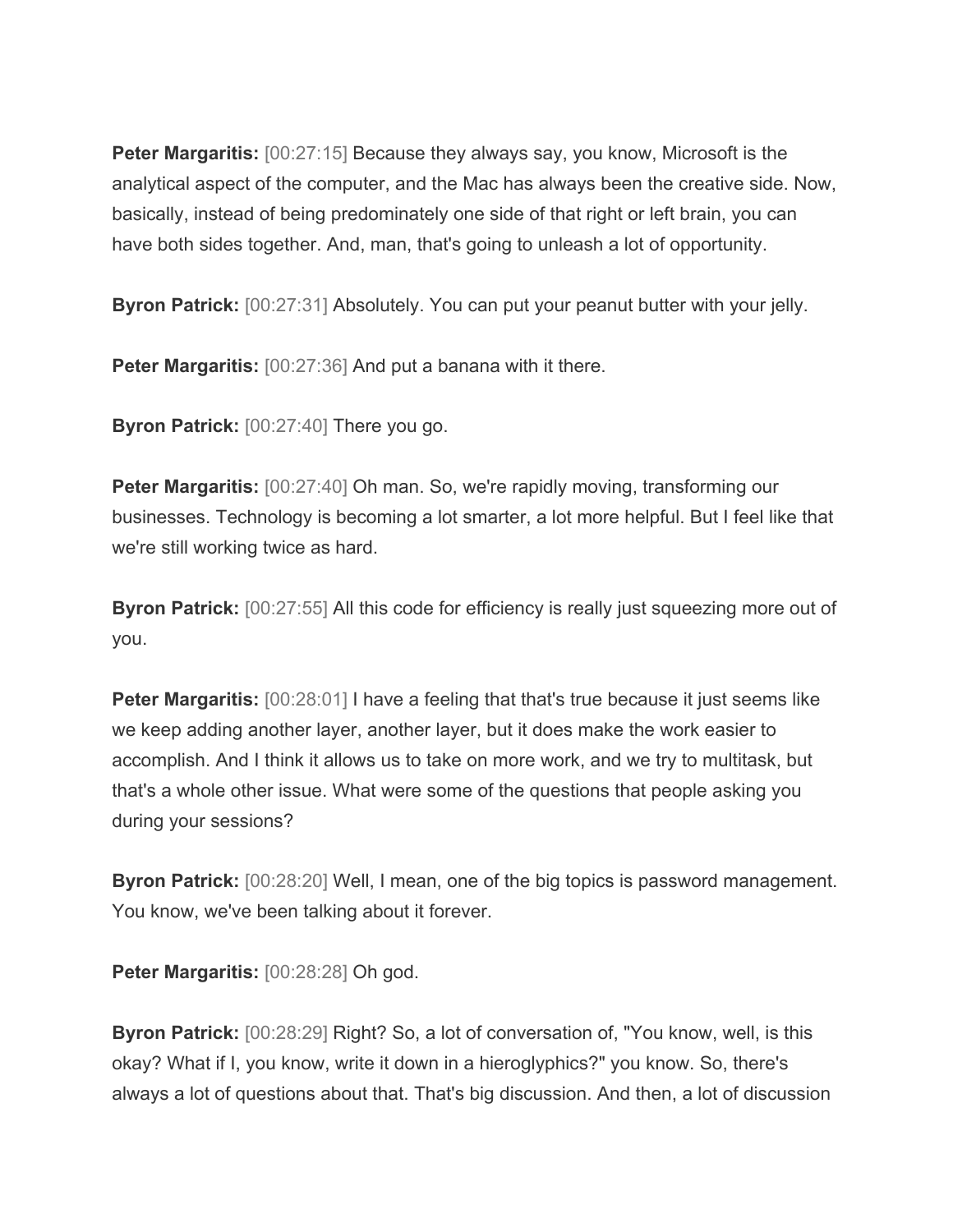on the decision of what apps to begin using. There's so much innovation going on. And this fear of better options in the sense of, you know, "I've signed up for this application. I'm now using it to, you know, process all of our expense reporting. And now, there's a new one that does that, plus," you know. It's like, at some point, you have to pull the trigger and say, "I'm married to this cause." So, there's a lot of decisions. People are having a hard time with that decision.

**Peter Margaritis:** [00:29:27] And this, the platform I'm using right now, Zoom, has I think taken over what Skype had built at one point in time because the other person doesn't have to have an account. And the video aspect of it is a lot cleaner and nicer than Skype's was, and it's very user-friendly.

**Byron Patrick:** [00:29:48] Yes.

**Peter Margaritis:** [00:29:49] Because we're having this conversation, you're in Maryland, I'm in Ohio, and I can even see this being brought -- Because we use Adobe Connect. I could facilitate an eight-hour session for the Washington Society of CPAs in Bellevue, Washington. Of course, they had enough participants, but not enough to cover the expenses of bringing me out there. So, I held a class, and I could see them, they could interact with me. And that's, I think, part of where learning is going to go as I'm still having the interactions. It's better than webinars. It's one sided. It creates that conversation. So, what's your favorite app?

**Byron Patrick:** [00:30:29] My favorite app. I tell you. So, about a year ago, I would have said Evernote.

**Peter Margaritis:** [00:30:35] Evernote.

**Byron Patrick:** [00:30:35] I'm a huge, huge Evernote fan.

**Peter Margaritis:** [00:30:35] Yeah, me too.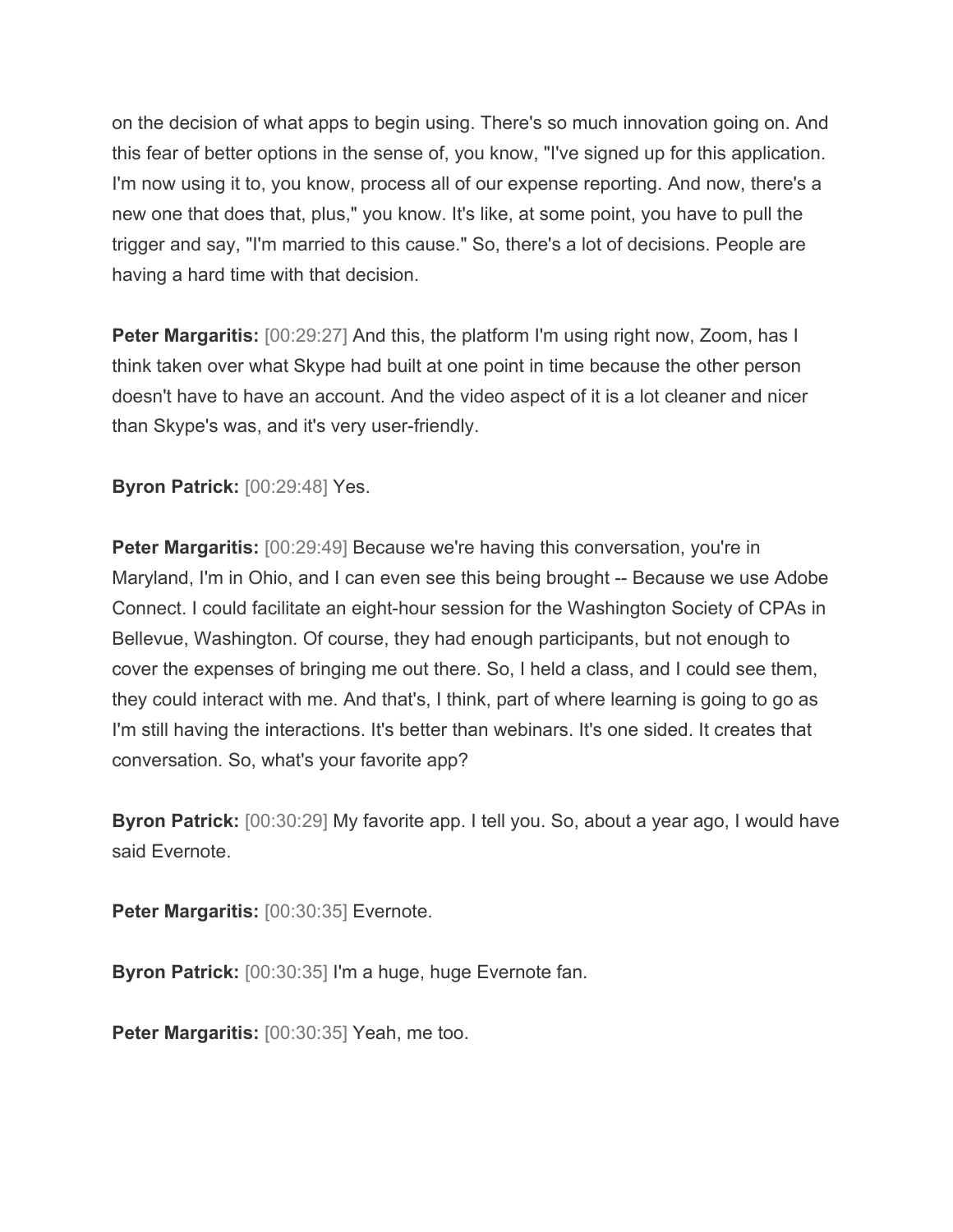**Byron Patrick:** [00:30:35] And you know what, Microsoft -- So, I was a OneNote fan for years, and that just got boring, and very plain. So, then, I went to Evernote, fell in love with Evernote. And, now, I'm back to OneNote because I have a touchscreen and a stylus. I love to write on my screen. And in OneNote, I can write my notes in there and keep it all organized. And if I get really crazy, it'll convert that to type text. So, yeah, I'm really crushing on Office 365 just because of everything they do in there.

**Peter Margaritis:**  $[00:31:17]$  I do agree with that. Chris Jenkins, who's the South Carolina CEO of the CPA Association, he was a big Mac guy. And when he was here in Ohio, he took his job at South Carolina. And somebody goes, "Well, what's that?" He goes, "That's a Surface Pro." "What?" He goes, "Pete, 365 has blown away a lot of stuff that Apple was doing at the time."

**Peter Margaritis:** [00:31:42] And what sold me was the fact of he showed us how when you're developing a presentation, however you do it, but you can go into Word, and you could use the outline feature in Word, lay it out as an outline form, save it that way, go and open PowerPoint, and PowerPoint will bring your outline, and populate your slides, and you can start developing your slide deck at that point in time.

**Byron Patrick:** [00:32:12] Yup.

**Peter Margaritis:** [00:32:12] Which I went, "Holy cow, that was a winner winner chicken dinner." I've told a lot of people about that. Obviously, you've got to smile. You're going, "You know about that?" They go, "Really, you can do that?" I'm like, "Yeah. It does save time." Yeah, it doesn't save time if it's already developed. Yeah. So, 365 is very powerful. I didn't know about OneNote. So, I need to look into that because I love Evernote.

**Peter Margaritis:** [00:32:37] And I tell you what, I'm amazed how many people don't have some type of note taking app on their devices because at these conferences, you know, we're talking about stories, and developing stories, and they're out there everywhere, and you can't commit it to memory because you'll forget about it, but all I got to do is take out your phone app, Evernote or whatever, just write a few words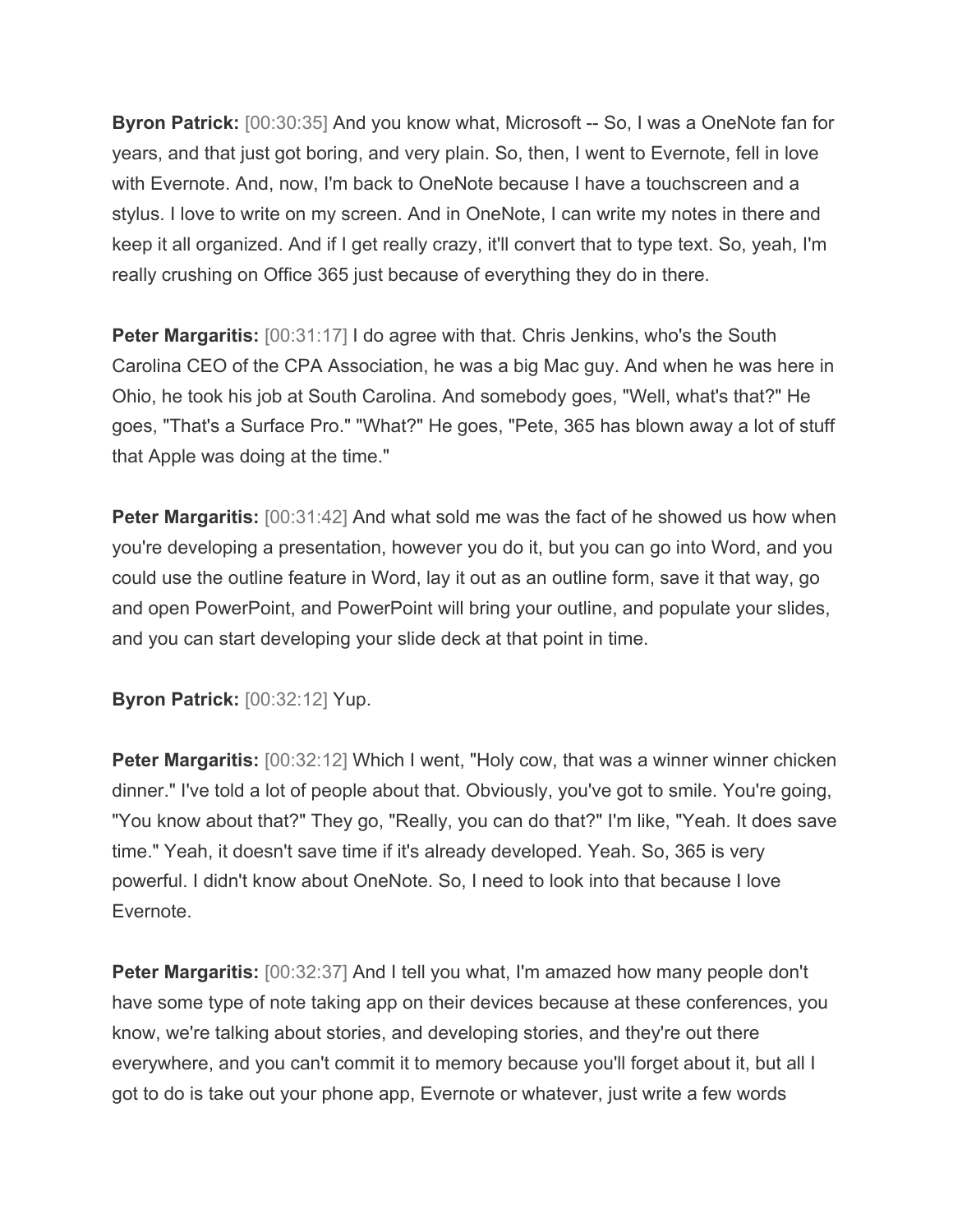down, so you can come back and revisit. I go, "How many of you use Evernote?" And they're looking like, "What's that? I don't know." I'm like I can't. If an app ever crashed on me, I would lose so much information because that's my primary note taking.

**Byron Patrick:** [00:33:16] Yeah.

**Peter Margaritis:** [00:33:17] Now, sometimes, I don't use it when a speaker is talking because I don't want them to think that I'm texting, or playing Angry Birds, or something. But, at times, prior to, I've said, "You're going to see me on my tablet here. I'm just taking notes. I'm not doing anything else. I promise you that," because I know how sensitive that can be that, as a speaker, and when you see folks on their phone or on their tablet, it kind of throws off a little bit because, in your mind, for just a brief second, you go, "I wonder what the hell they're really doing."

**Byron Patrick:** [00:33:48] Right. And that's one of the reasons why I moved to the stylus with my touchscreen. I have a Lenovo Yoga, which I can slip back like a tablet. And now, I can just hand write. And that way, there's no question. I'm not doing Candy Crush. I'm actually taking notes.

**Peter Margaritis:** [00:34:06] But I've tried writing on my iPad, or some of these note taking. My handwriting is bad enough, but it gets a thousand percent worse when I do that. And the styluses, I don't know if it's because of my hand position and it's on that. And I've never been able to master that. And I'd love to be able to.

**Byron Patrick:** [00:34:28] Yeah. Next time we see each other, I have to give you a little demo on my Yoga because I tell you, I had the same challenge, but I feel like it is so darn close to actually being pen and paper. It does a nice job.

**Peter Margaritis:** [00:34:44] Wow. Yeah, I do need an update or a class on that, some instruction from the master. So, what app would you suggest or what apps would you suggest CPAs have, the must-have apps for their business, whether in public, or an industry, or government, or education?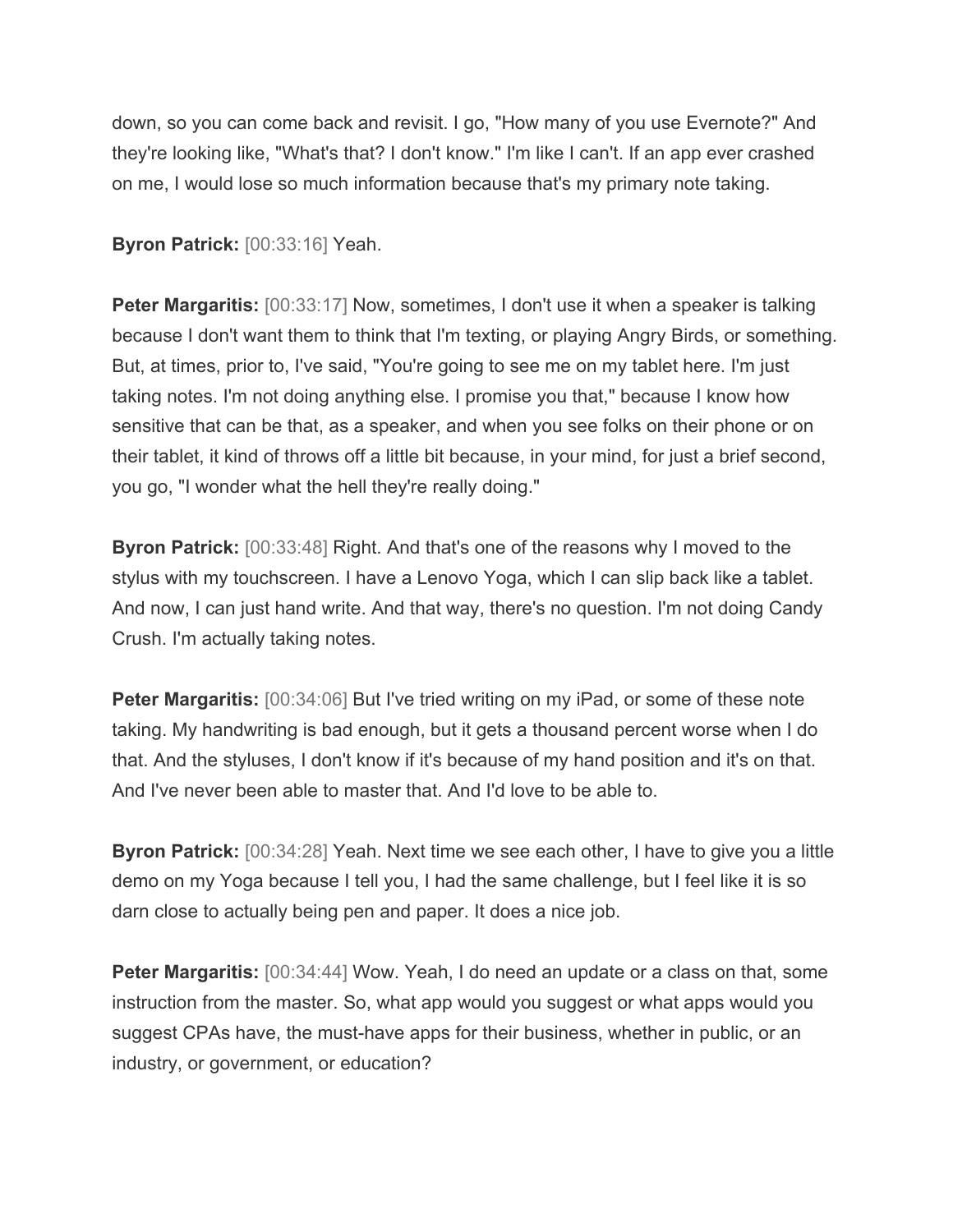**Byron Patrick:** [00:35:06] Oh man. Well, it's such a large span of apps that are out there. I mean, obviously, some form of online accounting, I think, you know, is definitely where you need to be. I mean, begrudgingly, Quickbooks online is really common around to be a solid product that, you know, a lot of people are using, and there's just so many integrations in the marketplace that are out there that it just gets the job done really well.

**Byron Patrick:** [00:35:43] You know, after that, I mean -- Gosh, you're putting me on the spot here. I mean, Zoom is, in my humble opinion, wonderful, especially for a remote workforce. Our business, we have employees in West Virginia, in Western Virginia. I'm sitting here in Maryland. And to be able to jump on a Zoom and have a face-to-face conversation with staff is just a real game changer, for managing staff meeting with potential clients. I can't say enough about that.

**Byron Patrick:** [00:36:20] And then, you know, one of my favorites is Camscanner. It's this little app for your phone that allows you to take pictures of paper and convert it to PDF. And, in fact, actually, now that I say that, I'm going to take it back because Office 365 now has an app called Office Lines that is far superior for taking pictures of whiteboards, pieces of paper, and all the such, and turning it into a PDF, or JPEG, or whatever you need it for.

**Peter Margaritis:** [00:36:54] Wow, that's cool. I'm going to have to be able to check that out. But you said something about Zoom, which takes me to another huge benefit of using Zoom. You can have a conference call on Zoom. You can see the individual, but whoever's running it can mute everybody.

**Byron Patrick:** [00:37:13] Such an underutilized feature.

**Peter Margaritis:** [00:37:17] It is.

**Byron Patrick:** [00:37:17] Absolutely.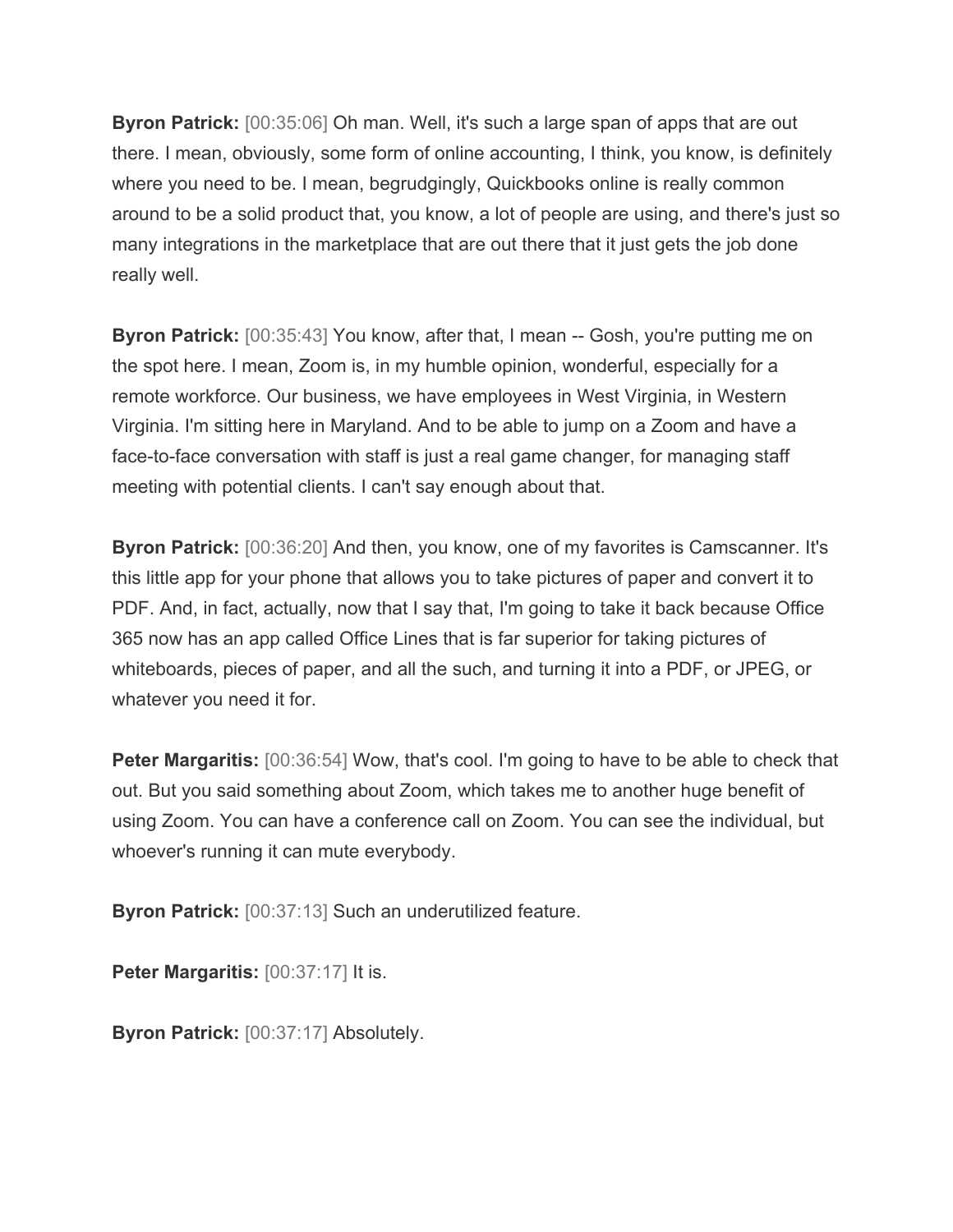**Peter Margaritis:** [00:37:17] It is. And they can control the person's microphone at anytime. And I told you, I'm the new president of NSA Ohio, and our conference calls are going to be -- our board meetings are going to be conducted on Zoom. And I have the controls, and they'll know. I'm going to say, "We're going to do this in some kind of order," because when you get a bunch of speakers together, and on a board, you can't get a word in edgewise, and it tends to go on for too long of a time. With Zoom, you know, you can control that. You can control people stepping over each other. And that's another reason why I love Zoom.

**Peter Margaritis:** [00:38:01] And like I told you, I take my iPad to our chapter meetings. We just started this last year. And we're Zooming our chapter meetings out to our membership and others who want to participate, if there's a reason they can't make it to the meeting that day. You know, we're not trying to get people to stay home. We want people to come. We still want that aspect, but it's when you can't, something's come up, you need to be home, you can still participate and still get that information.

**Byron Patrick:** [00:38:34] Yeah. Yup, absolutely.

**Peter Margaritis:** [00:38:36] Yeah, I love it. And, you know, I guess, I didn't realize I could use it on an app. See, baby boomer mentality. I just thought I had to use it on my laptop or my desktop. The first couple meetings, we were Zooming off of a laptop until someone said, "You know there's an app for that." And, technically, I could Zoom the meeting off my cell phone.

**Byron Patrick: [00:39:01] Yup.** 

**Peter Margaritis:** [00:39:02] Yeah. Yeah. That's -- Yeah.

**Byron Patrick:** [00:39:03] Yeah. I do that on a regular basis. If I'm out and about and need to attend a meeting with staff, I just fire it up on the phone.

**Peter Margaritis:** [00:39:14] Cool. And I can only imagine what it's going to look like five years from now.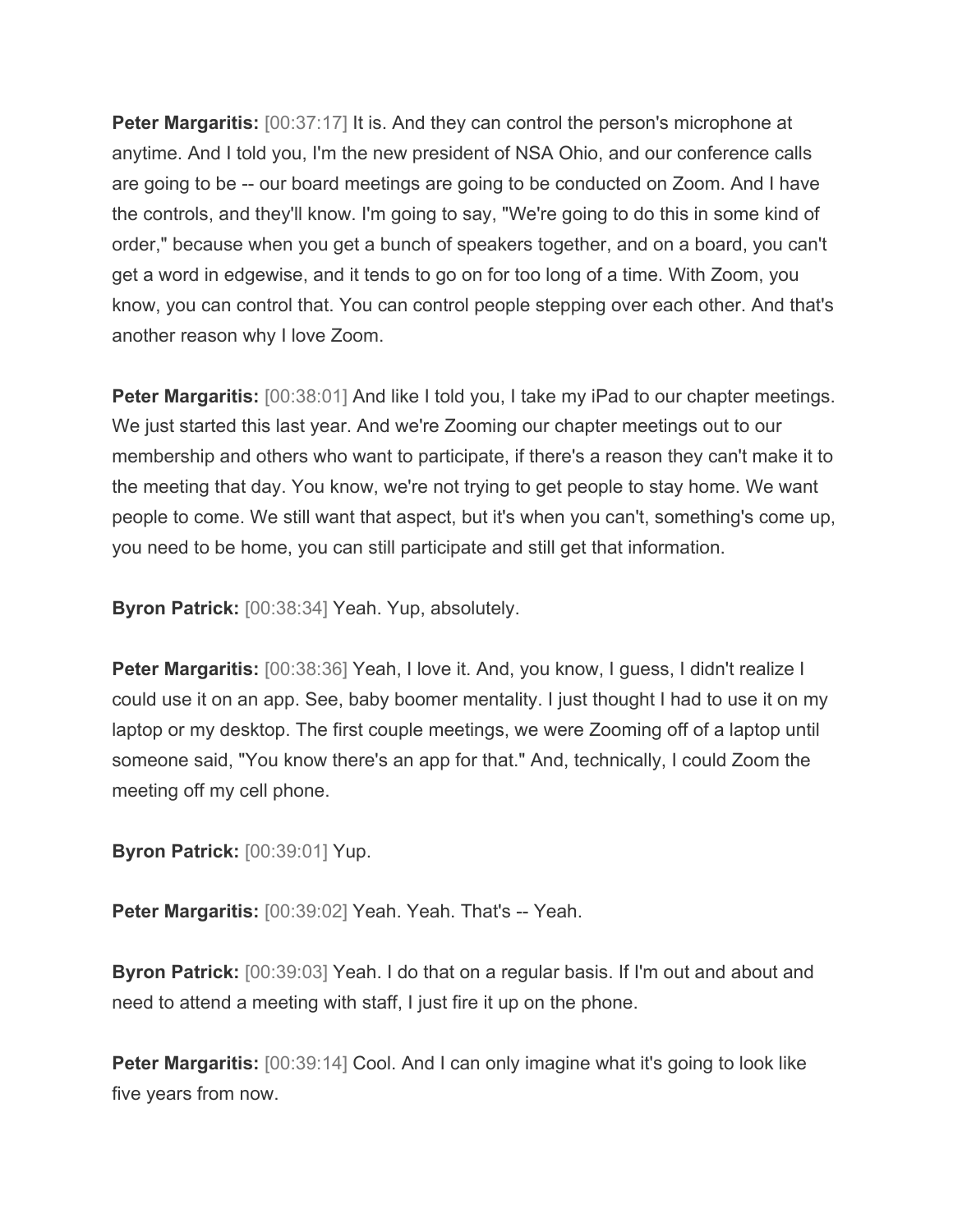**Byron Patrick:** [00:39:21] Yeah. Wait for the 3D hologram of Peter Margaritis that's running next to me.

**Peter Margaritis:** [00:39:28] Oh man, that would be scary enough to get a hologram on the show at any time. I think, folks like yourself and your business are so critical to CPAs these days because of the complexity of what goes on from an IT internet world versus, you know -- And we've got enough as it is just trying to figure out, you know, the regulations and compliance that we need. You and your company, and your company is Network Alliance, are critical to the success of the profession in a lot of ways.

**Byron Patrick:** [00:40:11] Hey, I really appreciate that. I mean, it is a ever-changing world. And, you know, we're trying to pivot and stay up to date to make sure that we can keep bringing that value to, you know, the industry and keep everybody relevant.

**Peter Margaritis:** [00:40:31] Yeah, and I can imagine. As I think well, you know, CPAs, we're always trying to stay current, and especially when the new tax law comes out, everybody would want to get up to date with it. But in your world, everything is getting updated almost on a daily basis to some degree. I don't know how you keep up with everything that's happening.

**Byron Patrick:** [00:40:50] I don't feel like I do. You know, I wonder what I'm missing.

**Peter Margaritis:** [00:40:58] Yeah. And you're probably not missing anything. It's just the amount of volume that's coming out, but I would rest assure that anything big and major, you're all over it. Well, let me figure it out this way, anybody can do five sessions at ENGAGE, and one to be asked to do five, and then to do that, you've got a breadth and depth of knowledge associated with this subject. You've got the name and the profession. You're recognized that the AICPA level. You'll have it covered. You got it covered. You got it covered, my friend.

**Byron Patrick:** [00:41:32] I'm glad we disabled the video because I'm cherry red, blushing red now. I appreciate those kind words.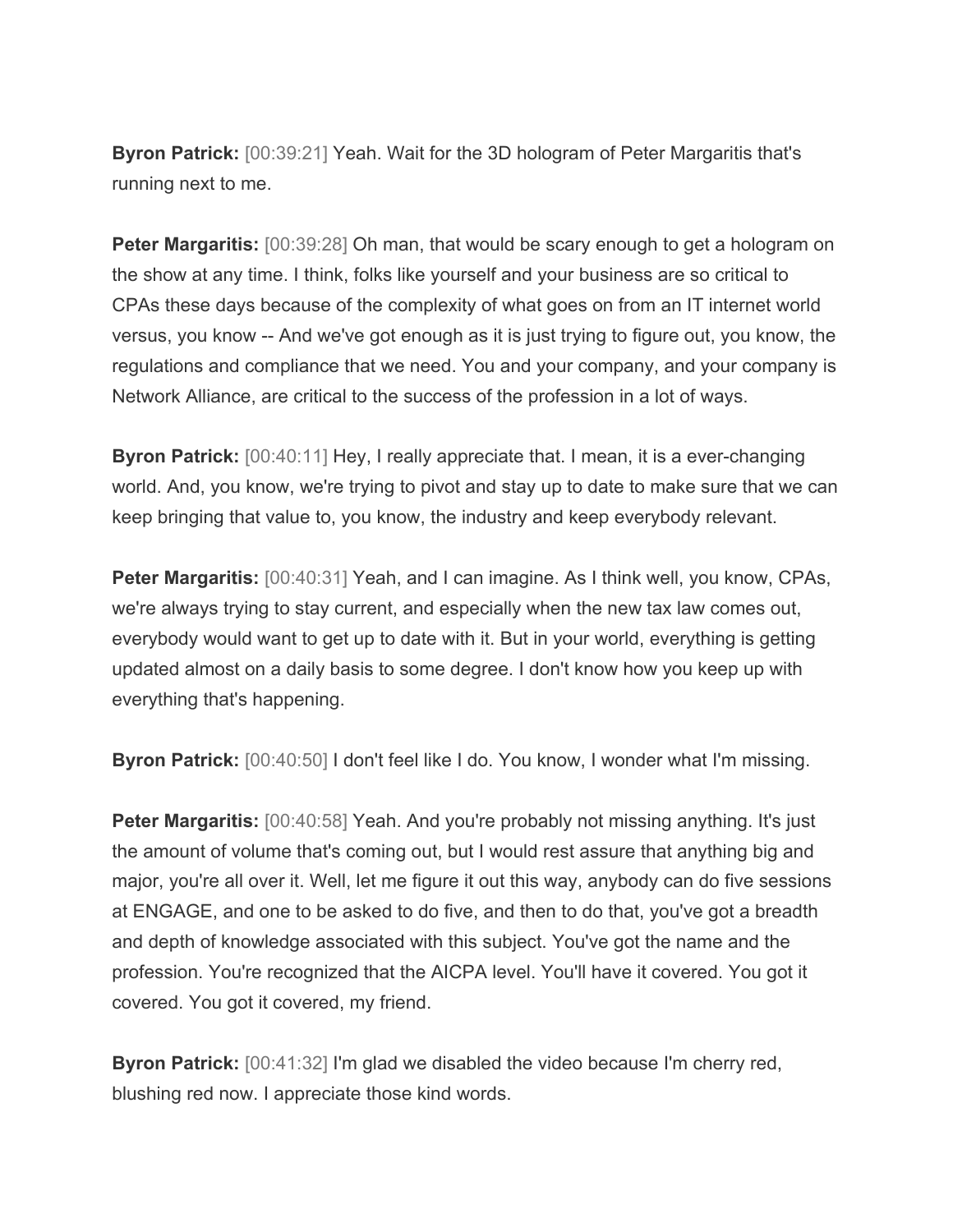**Peter Margaritis:** [00:41:40] You're more than welcome. You know, in the show notes, we'll put your information, how people can contact. How can people contact you?

**Byron Patrick:** [00:41:49] There's a number of ways. I mean, obviously, the Twitter, the LinkedIn are great ways to get a hold of me. In fact, I just recently connected with a firm in Alaska via Twitter, which is kind of fun. And, you know, obviously, good old email, BPatrick@NetworkAlliance.com. I would love to hear from you there. And if you so desire to pick up a phone, and you're above the age of 35, you can, you know, call me at 703-715-4948.

**Peter Margaritis:** [00:42:26] I hope your phone blows up now that you gave everybody your phone number. That is great. Well, I greatly appreciate you taking time. I always enjoy our conversations. The problem that we have is we live too far apart. Hopefully, our paths cross sooner than later.

**Byron Patrick:** [00:42:49] Absolutely.

**Peter Margaritis:** [00:42:49] And I look forward to future conversations.

**Byron Patrick:** [00:42:54] Thanks, Peter. I definitely look forward to it. And speaking of looking forward to, I cannot wait to get my hands on that new book of yours.

**Peter Margaritis:** [00:43:02] Oh, thank you very much for the plug. Yes, by the time this goes out, the new book will be live on Amazon. And the name of it is Taking the Numb Out of Numbers. I appreciate your call out. Yes, you'll be receiving a signed copy from me.

**Byron Patrick:** [00:43:18] Can't wait to put it on my shelf.

**Peter Margaritis:** [00:43:21] Thanks, man.

**Byron Patrick:** [00:43:21] Thank you.